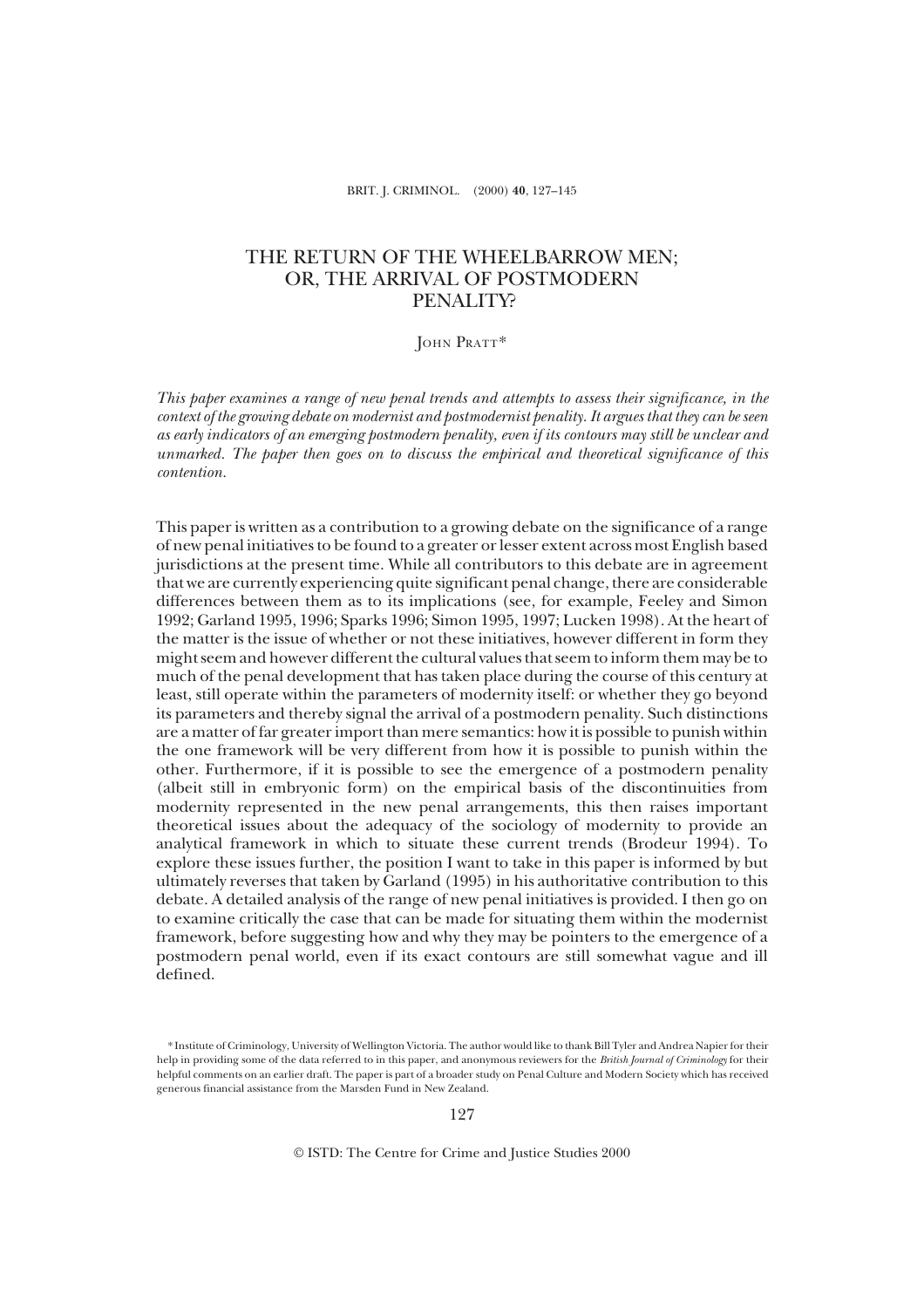## *The Demise and Return of the Wheelbarrow Men*

What helped to prompt this paper was a passage I came across in Louis Masur's (1989) book *The Rites of Execution* (an account of the decline of public executions in antebellum United States). It contained a reference to a Pennsylvania law of 1786. This provided for punishment by 'continued hard labour, publicly and disgracefully imposed . . . in streets of cities and towns, and upon the highways of the open country' (p. 78). He goes on to describe how 'those criminals sentenced to public labour . . . became known as the [W]heelbarrow [M]en. Ironed and chained, with shaved heads and coarse uniforms lettered to indicate the crime committed, they cleaned and repaired the streets of Philadelphia and the surrounding towns. Their reformation, authorities believed, would come through public humiliation, industry and temperance. Deterrence would be achieved, legislators hoped, by a public display of marked, if not doomed, offenders'. I was doubly intrigued by this account of the Wheelbarrow Men (aside from the fascinating banality of their name). On the one hand, there was the way in which, to borrow from Foucault (1970: xv), it shattered 'all the familiar landmarks' of the way in which we had become accustomed to thinking about punishment and how it was possible to punish in modern society; yet, on the other, there was the way in which it seemed able to speak not just of the distant past but of present trends as well.

Certainly, when set against the expectations of the form and purpose of punishment that have been developed over much of the nineteenth and twentieth centuries, these images from the penality of the late eighteenth century seem quite unbelievable: these scenes of head shaving and the strange marking of uniforms—all part of a penality designed to produce feelings of revulsion amongst an onlooking public and shame and humiliation amongst the criminals themselves—seem to belong to a very different penal world from that of the modern era. Such public displays of punishment, of community participation, the sense of chaos and uncertainty associated with its administration<sup>1</sup> and the shame that the Wheelbarrow Men were meant to internalize seem so out of place with the formal direction of penality over this time. Indeed, in many ways, modern penality seemed to take a route that was the antithesis of the values represented in the punishment of the Wheelbarrow Men. For the most part, punishment in modern society came to take place 'behind the scenes'; it was meant to produce specific, productive, quantifiable effects on adjudicated offenders (that could be measured by reconviction rates); its administration came to be enveloped by centralized bureaucratic organizations—to the exclusion of the general public. Faith in the scientific knowledge that these organizations brought to bear on penal matters was an indicator of the way in which punishment in the modern world came to be associated with the 'grand narrative' of reform, progress and humanitarianism: 'the study of crime and its control, in unison with all other key disciplines relating to man in society would ultimately provide explanations and solutions. These in their turn would lead to a set of beliefs and progress of action which would then be accepted and scrupulously followed by the world at large' (Radzinowicz 1991: 423).

<sup>1</sup> Masur (1989: 78–9) writes of the fate of the Wheelbarrow Men as follows: 'they begged for aid and plotted to escape. Citizens who felt sorry for the convicts provided them with liquor, tobacco and food. Thomas Jefferson recalled that "exhibited as a public spectacle, with shaved heads and mean clothing, working on the high roads, produced in the criminals such a prostration of character, such an abandonment of self respect, as, instead of reforming, plunged them into the most desperate and hardened depravity of morals and character".'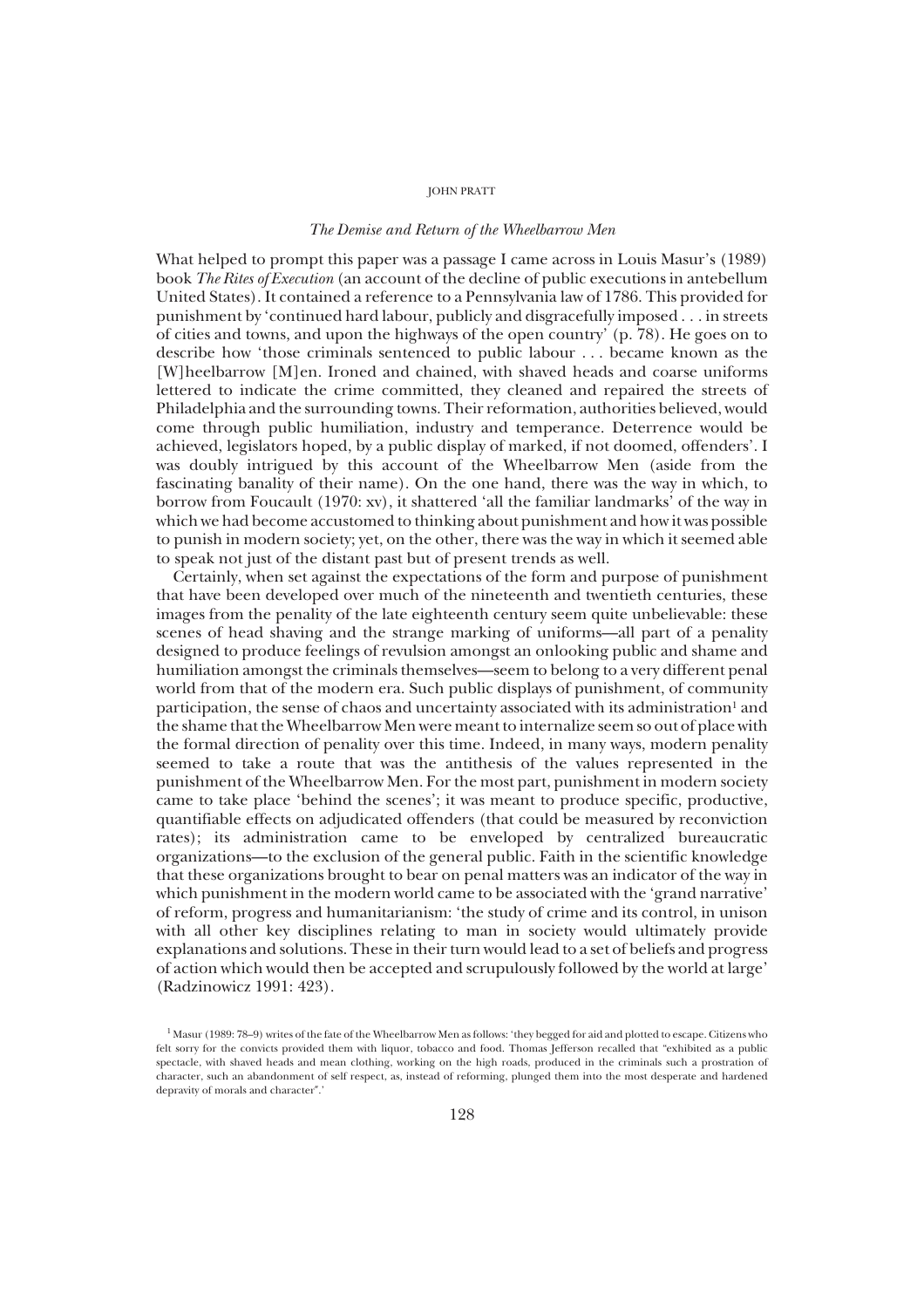Behind the curtain that came to be drawn across the modern penal spectrum, separating the penal experts and their work from an uncomprehending public, it was envisaged that appropriate and various tactics of reform, educative and industrial training, and rehabilitation would work on the 'souls' of prisoners to bring about their normalization (Foucault 1978). Such ends could not be achieved, it was recognized, by shaming and humiliation through punishment. Indeed, in the moral economy of punishment in the modern world, *shaming as a punishment* of necessity disappeared (cf. Braithwaite 1993): its conditions of existence (visibility, public participation and so on) lay in premodern arrangements. As we look across penal development in modern society, we find considerable attempts (usually successful over time, notwithstanding some ups and downs along the way) being made to reduce any residual shaming components of punishment and at the same to steadily ameliorate the intensity of the suffering that punishment caused: abandonment of stigmatic prison uniforms and hair cropping, for example; eventual abolition of chain gangs, eventual abolition of corporal punishment, and, more recently, prohibitions on court reporting of criminals' names and so on. With the demise of shaming came the demise of the Wheelbarrow Men. In modern penal arrangements shame would now act as an indicator of disapproval of those supposedly modern societies whose punishments seemed to be overly excessive or in some other way out of line with the values of its penal culture, or which in some way or another expressed penal values that did not fit modernity.2 Instead of it being a tactic to be used against individual offenders, it came to be a judgment on the extent of a society's lack of civility, thereby casting doubts on the place it claimed for itself in modernity.

The Wheelbarrow Men thus not only help to define premodern penal values: by virtue of their unthinkable presence in penal modernism, their absence from it also tells us about the values that were central to the penality of this era. And yet, as I indicated above, the Wheelbarrow Men would seem to be more than just antiquarian curiosities. They may also be telling us about the values that are beginning to inform our present. What is my evidence for suggesting this? First, in perhaps the clearest parallel I have come across with the Wheelbarrow Men themselves, I would draw attention to the Northern Territory (Australia) Punitive Work Order introduced to that jurisdiction in 1996. Here, offenders are compelled to wear a 'protective' black and orange bib while performing community service type work. But it is also clear that this clothing is meant to do more than simply offer protection from industrial hazards and so on. As the Northern Territory Attorney-General explained the matter, 'those serving a punitive work order will be clearly obvious to the rest of the community. They will be identifiable as Punitive Work Offenders either by wearing a special uniform or some other label. *It is meant to be a punishment that shames the guilty person*' (Ministerial Statement on the Criminal Justice System and Victims of Crime, 20 August 1996, emphasis added).

Let us put things into perspective. To draw resonances between sanctions from post-colonial Pennysylvania in the late eighteenth century and those in a rather remote part of Australia in the late twentieth, given the separation of time, continents and cultures, might seem to be a questionable enterprise. But the point is that I am not, of course, saying that the two sanctions *are* directly comparable. What I simply want to do is

<sup>&</sup>lt;sup>2</sup> For example, the Southern states in the US with their associations with chain gang prison labour which clung on until the 1960s (see Sellin 1976).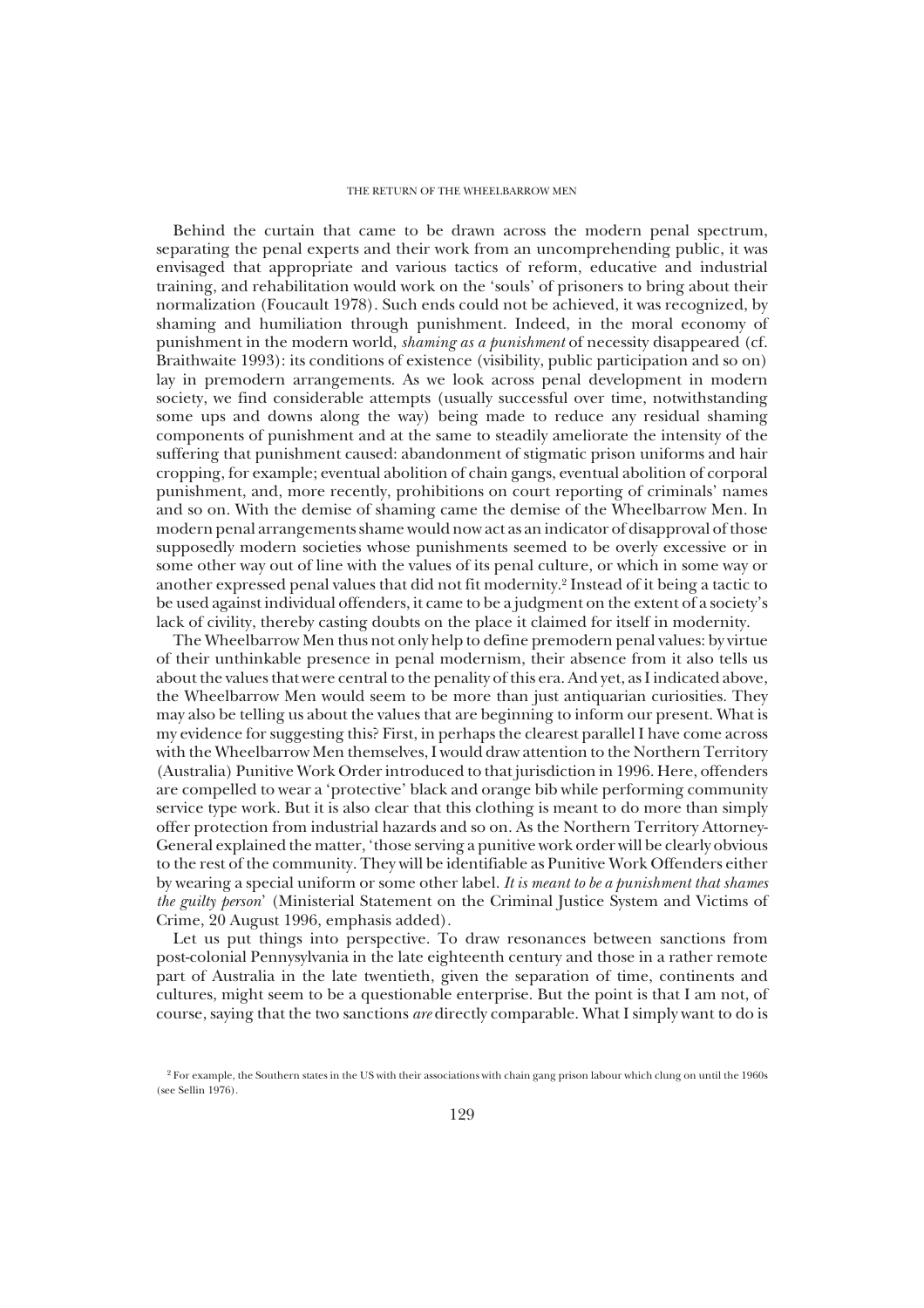draw attention to the way in which some of the penal qualities associated with that earlier modality of punishing seem to have resurfaced in the new sanction: when judged against the penal framework and the expectations of punishment thereby raised of the last two centuries, they can both seem incongruous for the same reasons. Equally, in any future archaeological excavations of the history of punishment, this Northern Territory Punitive Work Order will no doubt appear as a tiny fragment, one possibility of punishing amongst many in this relatively little known part of Australia. But it is a fragment that needs investigation precisely because it does constitute such a discontinuity from the penality which to a greater or lesser extent can be found across all modern-based societies. Furthermore, if we broaden our excavation, then we find more fragments of a similar kind. This form of shaming punishment has also crept into the penal spectrum of Western Australia, with parents and children being made to clean up graffiti and vandalism before a public audience (Blagg 1997); the reintroduction of chain gangs in the last couple of years or so in some American states is also reflective of this trend, as are the initiatives that would seem to have strong community support across a range of these jurisdictions: the publication of names, addresses and photographs of known criminals or returning ex-prisoners in local police-community news bulletins, and television commercials; or offenders being compelled to wear t-shirts that indicate their crimes (Garvey 1998); or being forced to post a 'scarlet M' sign in their window to warn others that they are a convicted sex offender (Bai 1997). In all such examples, the deliberate shaming of individual offenders by displaying them to the public makes a return to Western penality after a break of around some two centuries.<sup>3</sup>

Shame is not only being used to humiliate at the present time, of course; in one of the most significant criminological interventions for some time, John Braithwaite (1989) has argued how shame can be used as a tactic of reintegration, with various non-modern shaming practices helping to inform his thinking around this matter (see Braithwaite 1996). For me, though, the significance of this intervention lies not so much in whatever its proponents claim on its behalf (see, for example, Braithwaite 1997), but that we should again find reference to, indeed, a preference for, penal forms that had hitherto seemed out of place in the development of modern societies. This would seem to be true of much of the restorative justice movement, of which Braithwaite's tactics of reintegrative shaming have become a prominent component: 'the very people who by virtue of their remoteness have succumbed least to the Western justice model, who have been insulated from Hollywood a little more and for a little longer, the very people who are most backward in Western eyes, are precisely those with the richest cultural resources from which the restorative justice movement can learn' (p. 17). It is as if, then, we no longer look solely to penal experts for the answers when punishing offenders but instead, go past them and cast around for solutions to be found in the non-modern penal spectrum, thereby producing significant changes to the previously existing penal configuration. As one of the leading proponents of restorative justice writes, 'central to restorative justice is recognition of community, rather than criminal justice agencies as the prime site of crime control' (Marshall 1995: 1).

<sup>3</sup>The point here of course is that while various forms of public shaming—such as the chain gangs above—may well have persisted in the modern world until well into the twentieth century, this was a decreasing feature of penality during that time.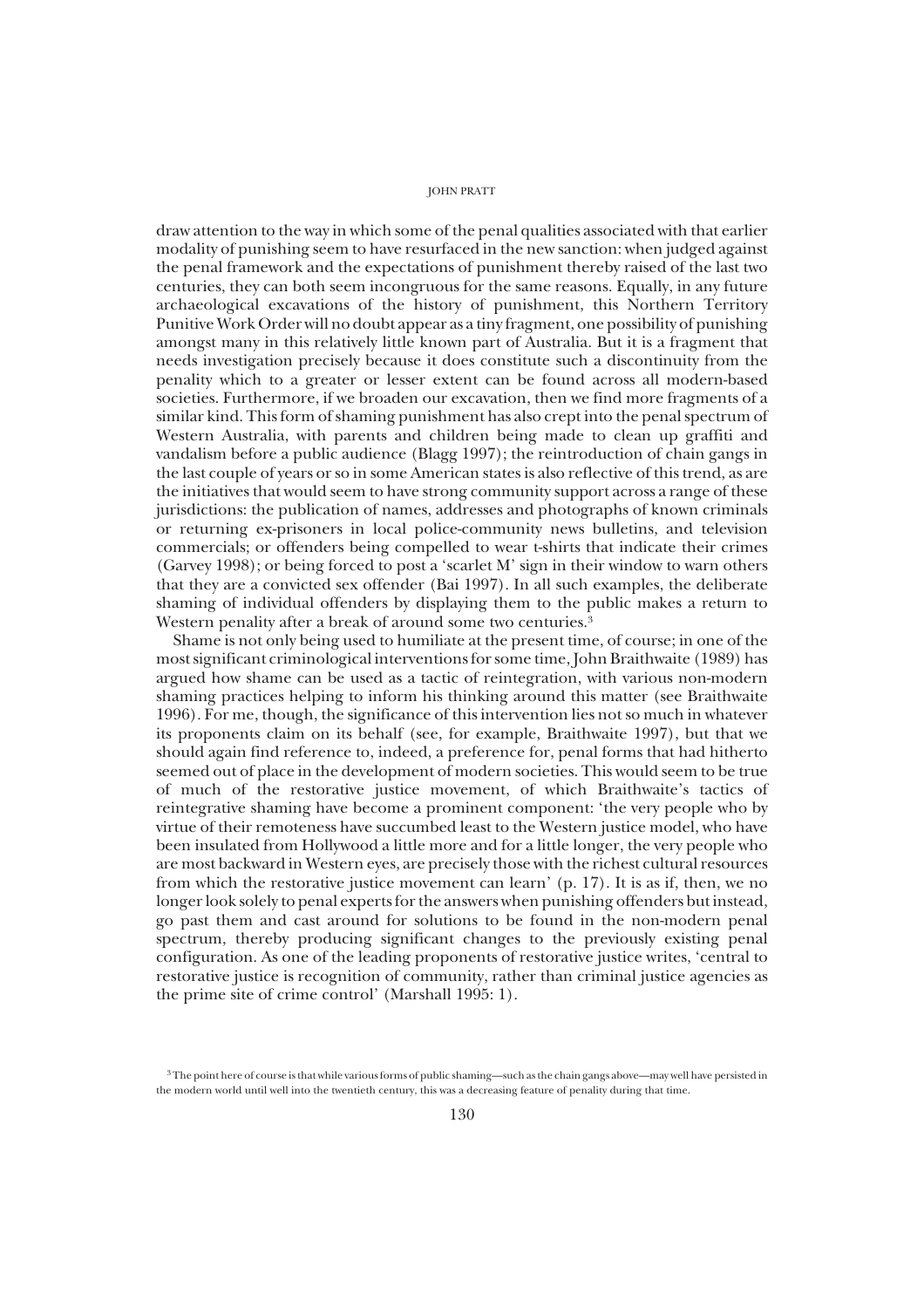#### *The New Punitiveness*

Furthermore, a range of other new initiatives, such as the community notification laws, or Megan's Law and its equivalents in the United States, and the English Sex Offenders Act 1997, seem to be producing similar discontinuities from the modernist penal trajectory. In terms of facilitating greater public involvement in punishment, as in the above examples, under these provisions, local communities are to be notified of the presence of returning sex offenders released from prison to their midst: these ex-prisoners have to register with the police who must then notify neighbours, schools, childcare centres and so on (depending on the drafting of the particular law), that there is a known sex offender 'on the loose'. In New Zealand, the 1996 Paedophile and Sex Offender Index has been recently published (Coddington 1996) containing names, addresses, offence and sentence of all New Zealand sex offenders over the previous five years. It is designed, says the author, to fill the absence in that country of any equivalent of Megan's Law: 'this book has been compiled from media reports going back to about 1990, covering those sex offenders who were not granted name suppression' (p. 7). A desire for knowledge of criminality by members of local communities is hardly new, of course; what is new, though, about such measures is the way in which the public are given a direct (rather than vicarious) involvement in the process of punishment: they can actively participate in this process again, rather than simply read about it second hand; they are offered the chance of reading about and looking for *real* monsters in their midst rather than fictional ones or those whose geographical distance dissipates their threat.

Again, another significant shift of emphasis in these new initiatives and trends is the way in they consist of various aspects of penal development that had hitherto brought shame upon particular jurisdictions where traces of them were to be found in the modern world—particularly brutalizing penal regimes (as in the US boot camps, see Simon 1995), outlandishly high and continually escalating prison populations and punishments directed at the human body.4 What has changed though is that such features no longer convey the shame and embarrassment for a modern society that their presence could have invoked some two decades or so ago: instead, they become emblems of political virility, something to be proclaimed rather than be embarrassed about ('Prison Works'—in the sense of keeping would-be criminals off the streets—was the pronouncement of the British Home Secretary in 1995).

Then there is the growth of initiatives which seem to suspend some of the taken-for-granted liberties and rights that we have become used to in modern, democratic societies. Curfews restricting the night time movement of large numbers of young people in particular areas have been introduced, or are planned to be introduced across the United States, New Zealand and Britain (Muncie 1998). There is nothing new of course about restricting the movements of the population or segments of it, during the night especially. Such measures have a long history. They were commonplace during the Middle Ages, especially in cities taken in war, as a means of enforcing control over the local population. But essentially they have come to have associations with non-modern

<sup>4</sup> Although it is recognized that there can be a plurality of meanings to the development of boot camps and that in their own accounts, boot camp officials write of their work from a variety of penal perspectives (Simon 1995). Equally, it seems to be only in the United States in the English-speaking modern world that we find sanctions targeted again at the human body: the resurgence of the death penalty of course, across most of that country, and now the use of castration as a bargaining ploy in granting parole for sex offenders in California and Florida.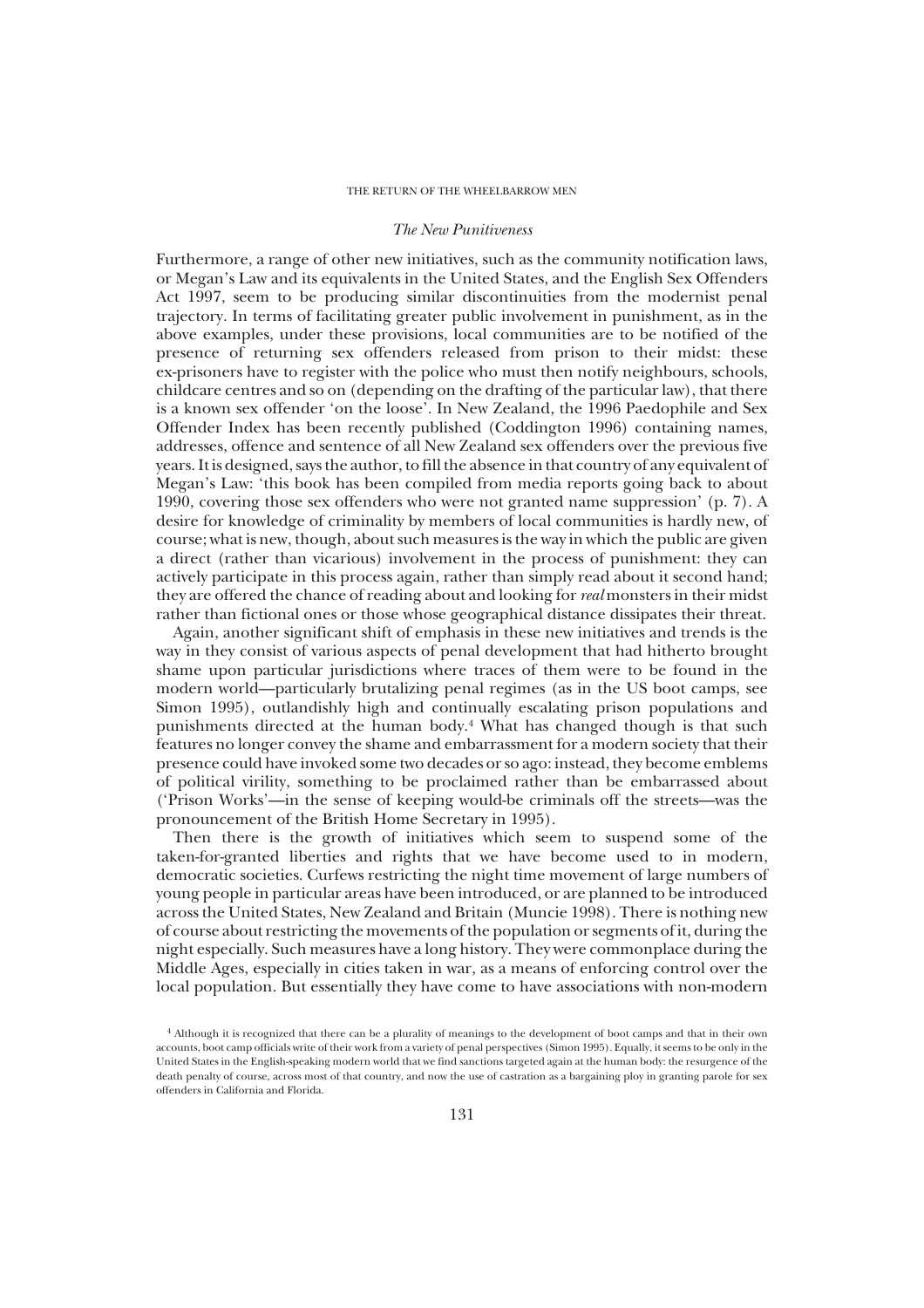societies, societies where the normal rights of passage and liberties to be found in the West simply do not apply, or have been suspended because of civil emergency or some such matter. Western democracies, almost by definition, are not supposed to have 'states of emergencies', thereby, at least in the past, making such extra-legal powers superfluous: at least until now. In Australia, there are examples of laws targeted at named individuals in the manner of premodern lawmaking practices (see the Victorian Community Protection Act 1990; Hay *et al*. 1976), rather than drafted in terms of their application to the population at large, and which allow for indefinite detention of these named individuals; and laws which allow for offenders to be resentenced—for the same offence—rather than released when their prison term comes to an end (New South Wales Sentencing Act Amendment Act 1998). The United States sexual predator laws allow for additional imprisonment for those so defined when their sentences finish, or confinement in a mental institution for others. In Britain, it has been suggested in the aftermath of the release of one notorious sex criminal that such offenders should be kept in prison indefinitely on completion of their set term. Hitherto taken for granted Western freedoms can now be suspended, it would seem, with little apparent concern. As President Clinton himself said when signing Megan's Law, 'we respect people's rights but today America proclaims there is no greater right than a parent's right to raise a child in safety and love . . . America warns—if you dare to prey on our children, the law will follow you wherever you go, state to state, town to town' (Office of the Press Secretary, The White House, 25 July 1995).

Then there is the abandonment of the principle of proportionate punishments, exemplified by the USA Three Strikes laws but with related initiatives dotted around the penal world. Here it is not so much the immediate crime that one has committed that one is sentenced for but, instead, one's past record, however trivial this might be in some cases. Nonetheless, it can lead to mandatory and indefinite prison terms. Gone, too, is the grand narrative of reform which found expression in a range of initiatives over the course of the last century or so: from the child-saving movement of the late nineteenth century to the alternatives to custody crusade of the 1980s. Even in the 'social control talk' of the latter (Cohen 1985), it was the grand narrative of saving offenders from prison that occluded, perhaps deliberately so, some of the more sinister aspects of the programmes that were then being developed. Now, though, it is as if the current trend is for criminal justice organizations to transform themselves into autopoietic systems, that are both self referential and self serving, while at the same time, slotting into the way in which the system as a whole is operating (see Feeley and Simon 1992): the completion of prescribed tasks becomes the Mission for each of its respective components; and the vision for the future that is regularly found in such documentation amounts to little more than the continued existence of the organization itself, completing its prescribed tasks. Those working in these organizations are also likely to find much of their previous working routine significantly changed. Monitoring offenders by means of electronic surveillance begins to take the place of care through individualized counselling; and computer based actuarial calculation of risk supersedes clinical diagnosis in determining parole applications (ibid.).

What, then, are we to make of these developments? Is it the case that the landmarks of penal modernity can be shattered not just by references to punishments in the premodern world, but by those from the present as well? All commentators in this area recognize these new developments as being more than something aberrational, the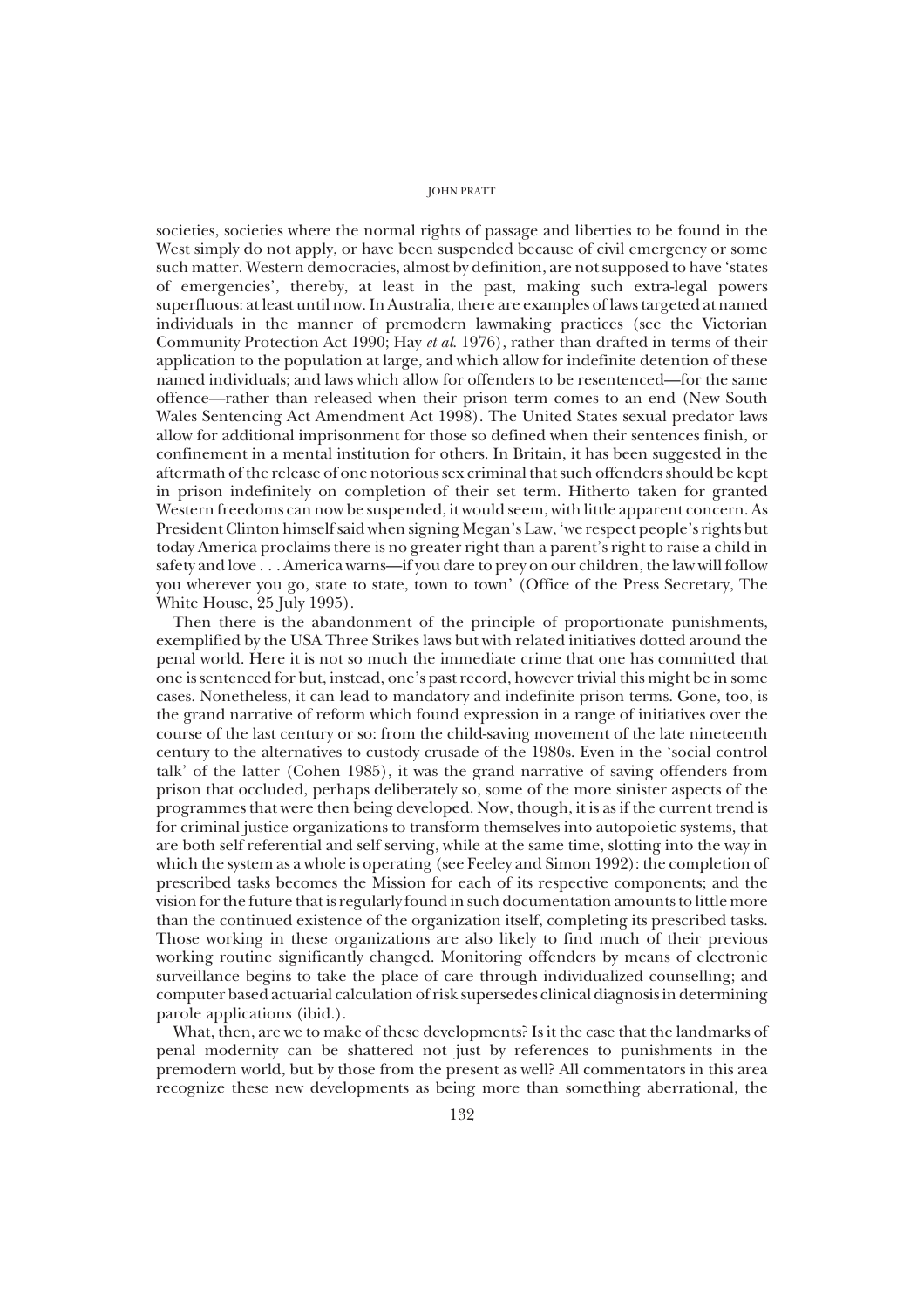outcome perhaps of (temporary) convergences of interests, or the whim of eccentric individuals who have come to power in particular jurisdictions, and who then try to take penal development away from its established and hitherto taken for granted course. Instead, what is so striking is the similarity of and overlap between these new penal projects, despite their differing jurisdictional locations. Thus the renewed emphasis on shame and community involvement in the administration of punishment can range from New Zealand family group conferences to community groups campaigning against the return to them of convicted sex offenders.

It is this commonality that gives them a greater import than seeing them as mere local aberrations would do; nor, when trying to explain them, do they seem to fit the perceived wisdom that dominated much of the Foucault-influenced sociology of punishment scholarship during the 1980s. There, modern penality was again seen as undergoing a significant transformation—but, I would maintain, a transformation of a different order to that which we are seeing today. It was not at that time the case that the existing penal framework was being abandoned, or beginning to obey a seemingly different set of referents: instead, it was being diversified and extended (Cohen 1985). Those changes involved it leaving behind much of its carceral origins and becoming operationalized within the community. These trends were justified by penal administrators on the grounds that they would save offenders from the costs (in every sense of the word) of imprisonment, thereby continuing the longstanding trend of the amelioration of penal sanctions. In the sociology of punishment these developments were seen by many as constituting new and more intrusive forms of social control underneath a camouflaging rhetoric of benevolence. However, one of the striking characteristics of the new initiatives of the 1990s, aside from the reassertion of the carceral texture of penality that many of them involve is that there has been something of an abandonment of any pretext of benevolence: for the most part, there no longer seems to be any anxiety on the part of penal authorities to camouflage the debilitating aspects of the punishments they enforce. At the same time, the new sanctions are accompanied by a penal rhetoric that is a marked departure from that to be found in the early 1980s. We no longer need Stan Cohen's glossary of 'social control talk' in front of us to help us understand what is going on. It has all become much clearer. Punishment is unpleasant, the official documentation is now likely to tell us<sup>5</sup>—it is best not to invite it; or, alternatively, the authorities produce sentencing grids and instruction manuals, a simple set of procedures for all to understand (found particularly in relation to electronic surveillance programmes, or the new community notification laws), with what must be done/not done made clear, as are the consequences of not following the procedures and so on.

Overall, what I think has been clearly established thus far is that these changes can be represented as a 'new punitiveness' which has become 'a deep rooted aspect of our culture, embedded in the common-sense of the public, police and judiciary' (Garland 1996: 462): it is new because it seems in some ways to reverse longstanding traditions that had become the hallmark of modern penal culture, it introduces sanctions that seem to

<sup>5</sup> The Annual Report of the Georgia Department of Corrections (1997) is introduced with the heading 'Tough Issues, Hard Facts'. Inside, the report gives details of its 'tough but fair' prison philosophy. I am aware that care must be taken not to push this point too far. It is also clear that one of the reasons for the resurgence of the death penalty in the United States has been its effective sanitization, made possible by the recourse to lethal injection as the mode of execution rather than the electric chair or the gas chamber.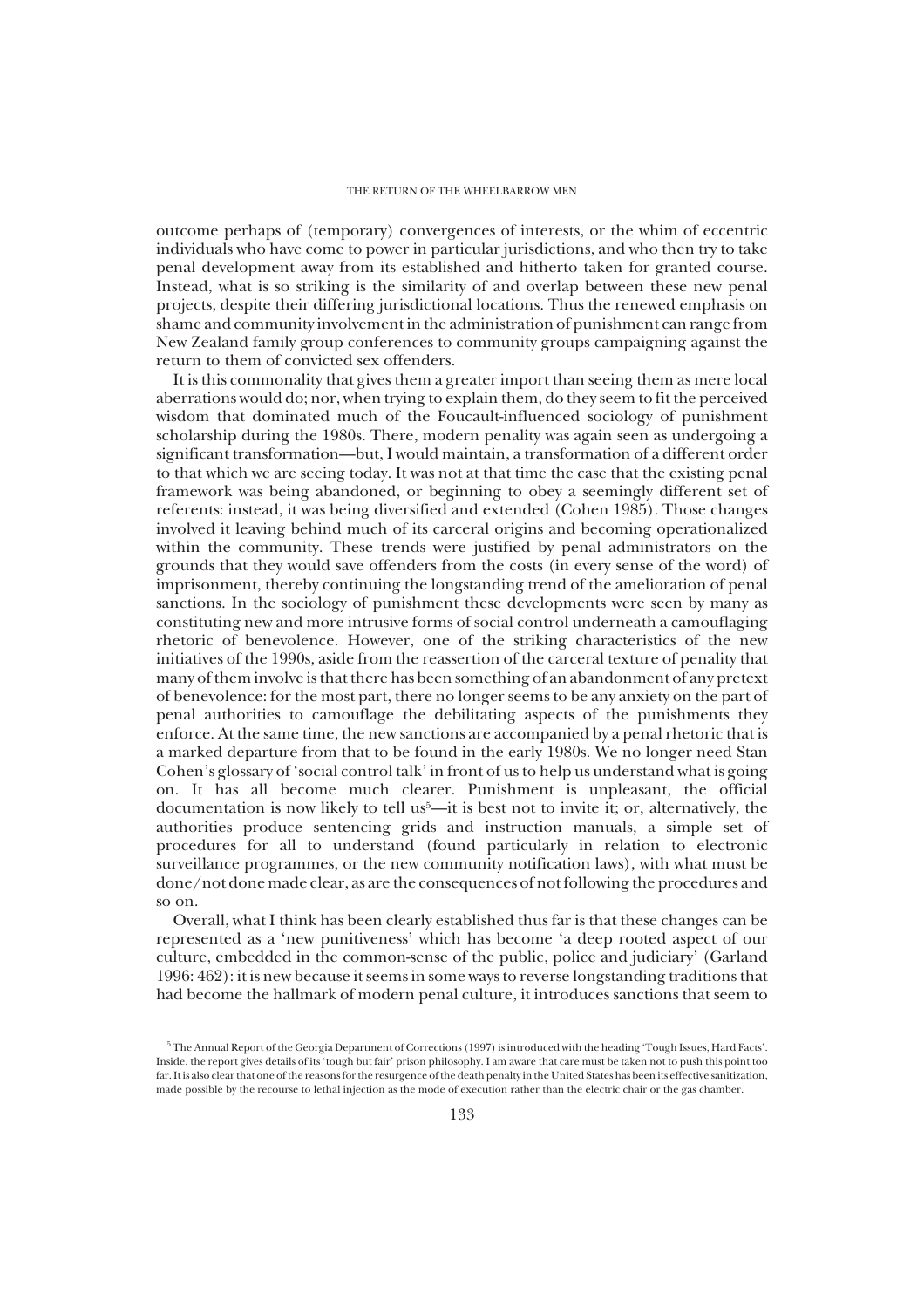have their roots in the non-modern world, it significantly reorders the modernist penal configuration, and it obeys a different set of values and cultural expectations from those that had erstwhile provided frames of reference for the development of modern punishment. Against the 'closed off' nature of penal modernity, we find an increase in the public visibility of punishment; against its productive intent, we find an emphasis on its destructive, incapacitatory qualities; against the prominence of penal bureaucracies, we find greater community participation; against the tradition of fixed and certain punishments and the protection of individual rights, we find an increase in uncertainty and arbitrariness, an abandonment of individual rights before community interests; against the grand narrative of reform which imprinted itself on modern punishment we find relativism and fragmentation; and against the normative training of offenders in modern penality, we find a new array of shaming punishments—'reason' thus giving way to emotion. Here, then, on the face of it, would seem to be the possibility of a new penality which, in contrast to that of modern society, begins to demonstrate the various values and referents which scholars in other fields have seen as indicative of postmodernity (see variously, for example, Gellner 1992; Fox 1993; Docker 1994; more generally, Lyotard 1986; Smart 1992); and which Garland (1995) suggested would be expected constituents of postmodern penality.

It should be added that there is common agreement about the conditions of existence of this new punitiveness. It is bound up with the social, political and economic changes taking place across Western society from the mid-1970s. What they represent for Garland (1995: 466) is 'the eclipse of the solidarity project: in its place we are witnessing the emergence of a more divisive, exclusionary project of punishment and police'. Similarly, Sparks (1996) writes of 'the increasing polarization of national wealth', a growing tolerance of inequality coupled with an increased sense of anxiety at the presence of those who might threaten the new found freedoms that these broader changes have brought with them: we thus begin to find an abandonment of liberal penal provisions and a general questioning by public and politicians alike about the seemingly excessive lenience of the criminal justice system (everything and everybody from caution-happy police to unworldly judges). Elsewhere, and from a different theoretical tradition, Mennell (1990) has referred to the 'structural unravelling' of this period: that is to say, the social bonds and expected threshold of the conditions of existence brought about by decades of commitment, to a greater or lesser extent, to the political rationalities of welfarism, are seen as being undercut and fragmented—at such times, penal and social possibilities emerge which, until recently, would have seemed quite 'unthinkable'. Not only have these forces of change brought about a new punitiveness but new crimes begin to appear that speak to the same concerns, such as 'stalking' and 'home invasion'.6 They seem to exemplify the way in which individual security and well-being is seen as under threat and thereby is in need of new forms of protection and new forms of punishment which can address such matters, in ways in which the previously existing legal and penal framework was unable to do. But to what extent though, does the new punitiveness and its effects leave us still within modernity, or take us into a postmodern penal arena?

<sup>6</sup> This is the term by which burglary of a dwelling house in Tasmania is popularly known as the Tasmanian Criminal Code was amended by Act No. 3/1997 to make 'burglary of a place ordinarily used for human habitation' aggravated burglary and punishable by 21 years' imprisonment. The 'upgrading' of burglary in this way seems indicative of the sense of concern that the term 'home invasion' conveys: one may not be safe from intrusion at home, but when one goes out, 'stalkers' may be lying in wait for us.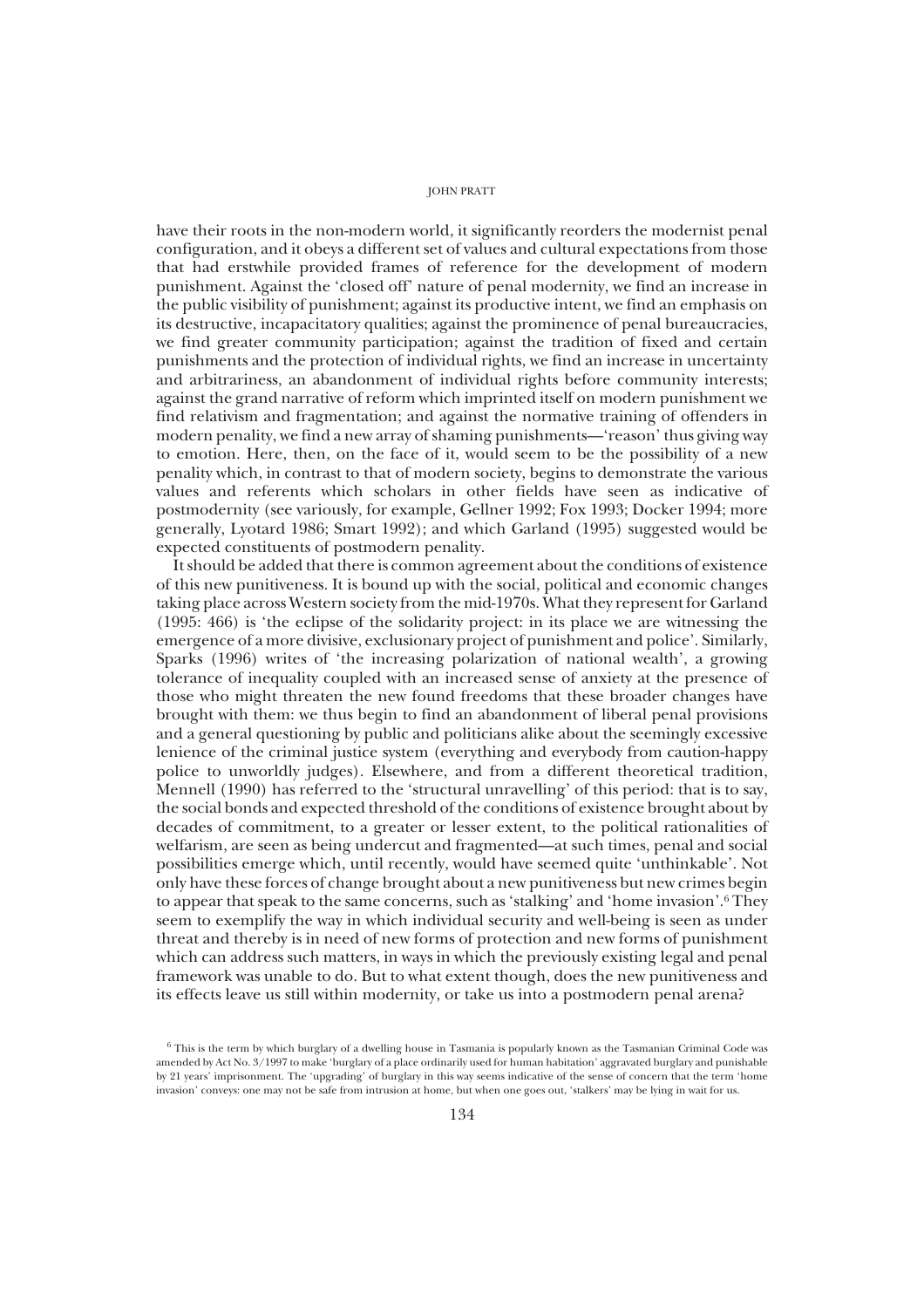### *The Continuity of Penal Modernism?*

David Garland (1995) has produced an eloquent and forceful insistence that penality, notwithstanding some of the changes noted above, still remains within its modernist parameters. His argument is that, overall, the effects of the new punitiveness represent a continuation of trends within modernity, or rather an intensification of already existing forces—hence his use of the phrase, in the manner of Giddens (1990), 'high modernity' to locate them. This means that their 'proper analytical location' should be set 'within the long term processes of modernization'. For Garland, certain purportedly postmodern characteristics of the new punitiveness are actually typical of modernist trends rather than distinct from them: they exemplify modernity rather than provide discontinuities with it. This means that electronic surveillance, for example, rather than constituting a significant break from the penal parameters of modernism simply continues the modernist trend of harnessing technology to the administration of punishment, in the name of efficiency and scientific progress. By the same token, the transformation in the working routines of the criminal justice professionals implementing them is in itself nothing new: while their intervention with offenders has been premised on aspects of 'care' (or 'advising, assisting and befriending', the credo of the English probation service) for a good part of the modern period, the supervisory (and controlling) nature of their task has been articulated in a number of different ways; what we may now be witnessing are more overt forms of surveillance and control: but forms of surveillance and control that have always been a feature of the work of such criminal justice professionals rather than something that is dramatically new to them. At the same time, the apparent suspension of individual rights to be found in such measures as the United States sexual predator laws has clear antecedents in the sexual psychopath laws of the immediate prewar and post second world war periods found in that country and in similar legislation in other modern societies (Pratt 1997). Both sets of laws represent the continuous penal dilemma of modern societies of how to govern their 'dangerous' offenders: those who repeatedly commit crimes judged to be of a serious (although non-capital) nature but who at the same time are not legally classifiable as insane. They constitute an essentially modernist dilemma in so far as the extent to which they could be punished and controlled was significantly restricted by the penal boundaries that fitted the values of modernity. Its only solution, which we see being played out again today, was the introduction of the indeterminate prison sentence or some form of post-prison confinement in a mental institution, on the grounds of their adjudged mental condition, even if such offenders were not regarded as legally insane. Precisely because these forms of punishment existed, as it were, at the far limits of modern penality, they were regarded as exceptional sentences for exceptional and dangerous criminals (see Radzinowicz and Hood 1986).

It is also possible to locate the claimed postmodernist trend towards actuarialism (see Feeley and Simon 1992) within penal modernism. This practice emerged as a penal possibility around the end of the nineteenth century: it was a characteristic of the Eugenics movement which was itself influential on both criminological discourse and penal policy at that time (see Goring 1913; Garland 1985). If, however, it is only recently that it has begun to assume a more prominent part in the calculation of offender risk then this is in part because it is a form of expertise that is largely dependent for its success on sophisticated statistical techniques and computer technology (Pratt 1995). The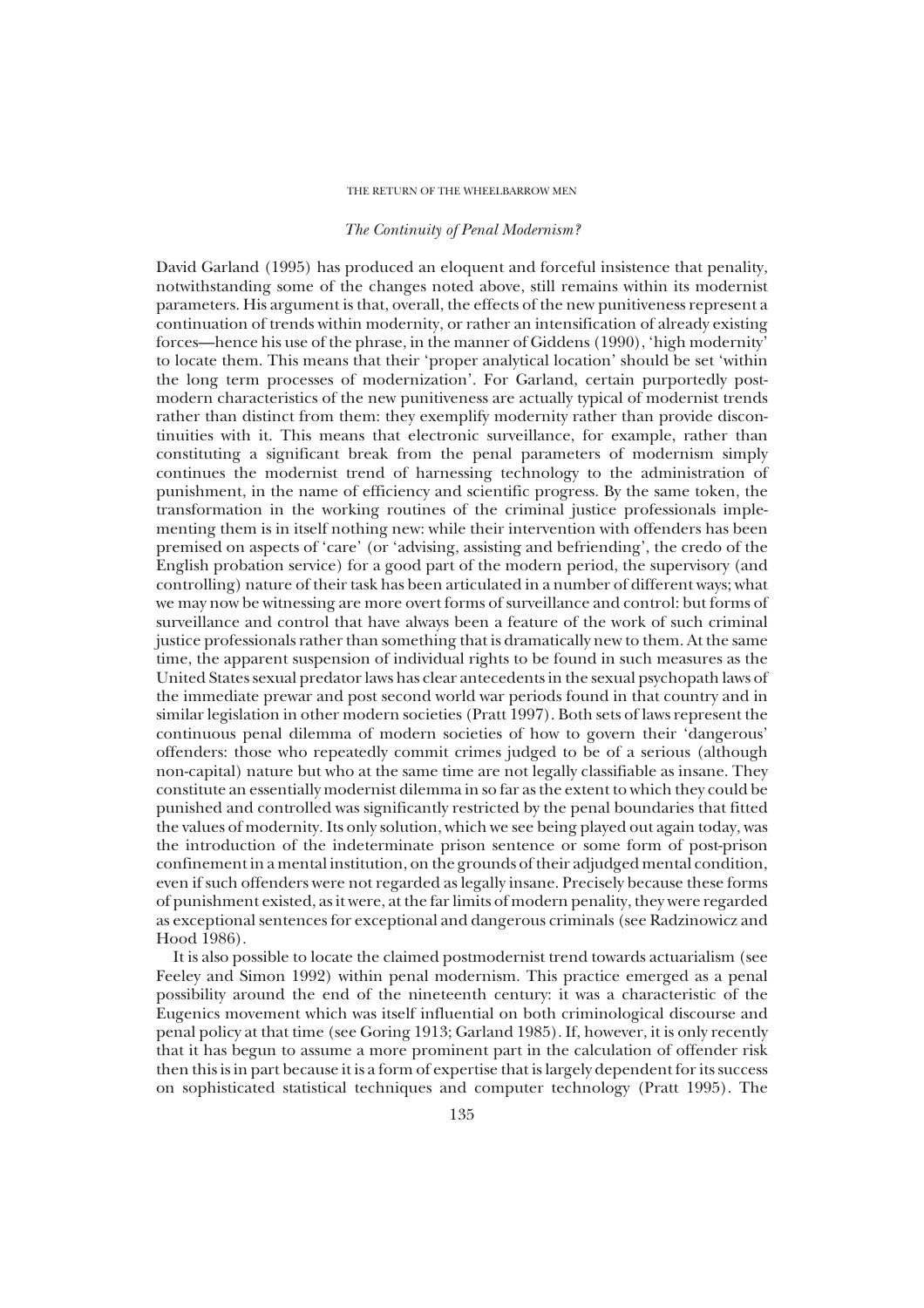recent arrival of these knowledges and skills has allowed it—in places—to replace one form of expertise (clinical diagnosis) with another (actuarial prediction), in the manner of a long-established pattern of development in modern society: but essentially it continues the modernist emphasis on expertise to make appropriate judgments on offenders—and the modernist faith in harnessing technology towards this goal. Actuarialism thus becomes an exemplar of penal modernism rather than an indicator of postmodern penality.

The same could be said for managerialism. This form of managerial practice now becoming prevalent in the criminal justice system (where we find the language of inputs, throughputs and outputs, of targets and visions) has been long established in other sectors of society. Penality as it were is simply catching up with these developments in other areas and modernizing itself, rather than jettisoning modernity. Indeed, it could be argued that the increasing economic scrutiny of its agencies and organizations on a value for money basis leads inevitably to the abandonment of vague dreams and grand narratives. Instead a much narrower projection of what the punishment of offenders can achieve comes into existence: a redrawing of objectives, certainly, but nothing more dramatic than this, as penal officials are made more accountable for their spending of public money, like officials in a whole range of other sectors in modern society, with the value it places on democratic accountability. But aside from this, the apparent collapse of grand narrative, or more particularly, the narratives associated with the welfare period, is not itself new but is another enduring feature of modernity: both at the level of meta-narrative, for example, with the penological *weltanschauung* shunting to one side less eligibility around the end of the nineteenth century and steadily attuning itself to welfare thinking; and at the micro level of social and penal organization: reform through educative measures and training in self-discipline gives way to medico-psychiatric treatment and so on during the course of the twentieth. Furthermore, as if a familiar modernist trend is already repeating itself, no sooner did the grand narrative of treatment and rehabilitation collapse in the light of Martinson's (1974) claim that 'nothing works', and its subsequent popularization as a truism in some penological circles, than 'just deserts', proclaimed principally by Andrew von Hirsch became the new way forward and began to shape penal policy (see, for example, von Hirsch 1976; Wasik and von Hirsch 1990). As such, argues Garland (1995: 33), 'the leading alternative to penal modernism is actually an Enlightenment liberalism which is also committed to making punishment useful but is unwilling to abandon individual rights or the rule of law in pursuit of utilitarian goals.'

In effect, the thrust of Garland's (1995) argument is that we are witnessing one of the periodic refigurings of punishment that have taken place within the modernist framework rather than the formation of an entirely different, postmodern penal order: new organizations are brought on to the scene—located particularly in the private sector at the present time—as the utility of existing organizations, particularly those in the public sector, begin to fade: in just the same way, it could be argued, that the range of voluntary organizations (for example the English Church Missionary Society) that had a prominent role in the administration of punishment in the late nineteenth century were superseded by those sponsored and organized by the state (for example, the probation service). Such a refiguring will in itself and of necessity lead to some significant change in the organizing principles, working practices, modalities of punishing and so on that are available but these will not in themselves necessarily represent some venture outside the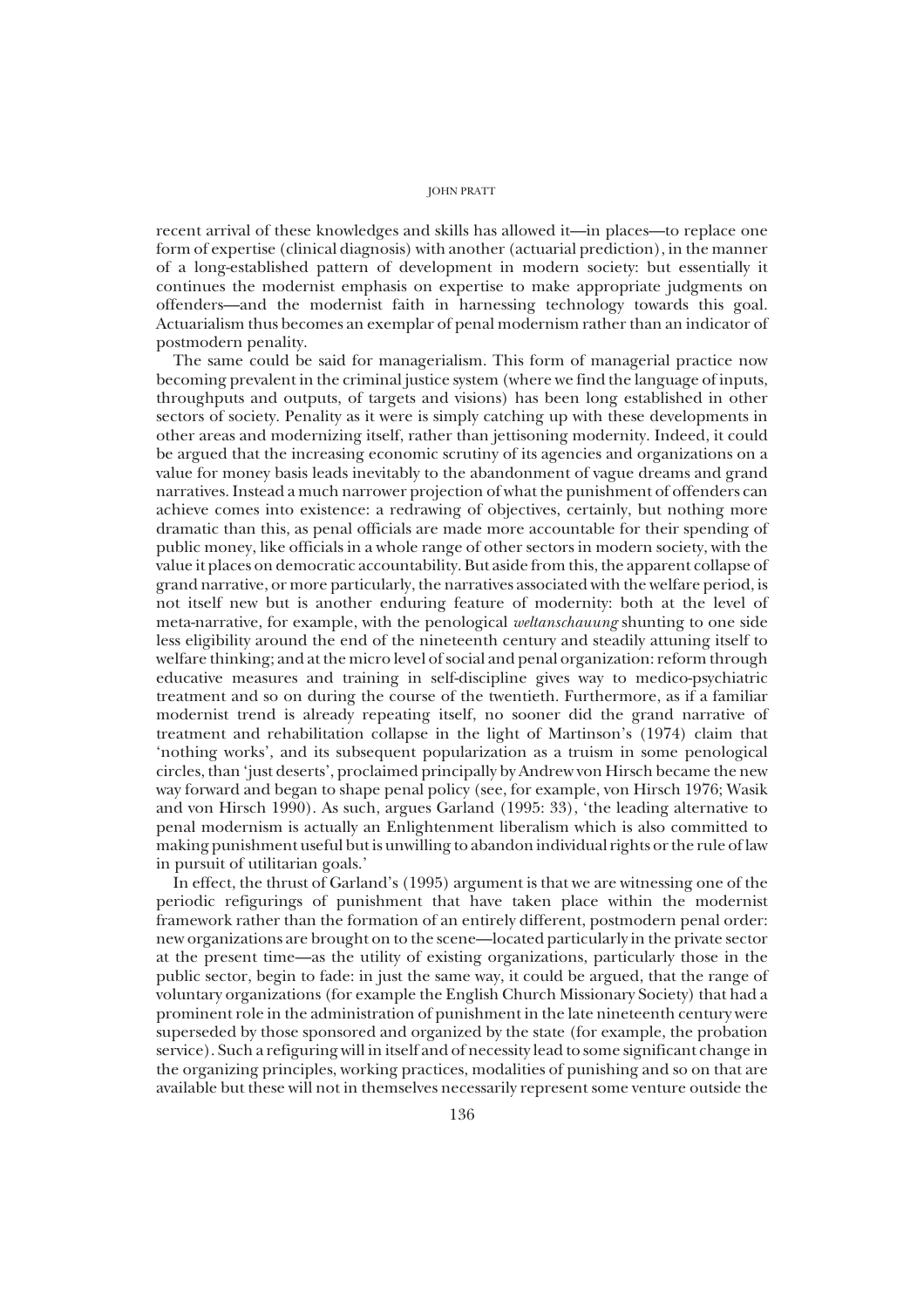modernist penal parameters: thus, various forms of community-based supervision of offenders have been in existence for over a century now, even though these have been organized in different ways and so on.

Accordingly, it is as if what is happening now has a fairly familiar ring to it: a periodic refiguring which reflects the dynamic tension that exists between 'the two contrasting visions at work in contemporary criminal justice—the passionate, morally-toned desire to punish and the administrative, rationalistic, normalizing concern to manage. These visions clash in many important respects, but both are deeply embedded within the social practice of punishing' (Garland 1990: 180). Here, as it were, is the playing out of modern punishment's own dynamic tension between the Pleasure Principle, with its emotive desire for vengeance and the Reality Principle, with its carefully regulated rationally driven calculus of suffering. If, for much of the modern period, the sentiments of the former had been held in check, they now seem to be gaining the upper hand. But at the same time, this duality is itself a creation of modernity—the interplay between these two forces can *only* exist within it. That is to say, the moves toward the bureaucratization of punishment and its administration under the auspices of penal professionals of one kind or another 'took off' with the onset of modernity: its attempts to rationalize and objectify punishment have since always had an uneasy coexistence with the non-reflexive public sentiments it shunted to one side in the modernist penal configuration: now all that is happening is that these two forces are being repositioned within it—thereby raising the possibility for some of the new punishments now emerging.

Overall, then, Garland (1995: 30) is thus able to claim that '[today] is not an era in which new institutions and practices are being legislated into existence. It is not in that sense comparable with the late 18th century or with the period between the 1890s and the First World War. If the apparatus of penality is changing, it is in objectives and orientation, not in its material forms.'

### *The Case for Postmodernism*

While I think there is considerable validity to these arguments, it is also possible to provide an interpretation of the new initiatives (and thereby a critique of the above position), that does locate them as postmodernist. The various features of the new punitiveness set out above represent discontinuities from, rather than exemplifications of, modernity and can also be seen as displaying characteristics that we would associate with postmodernist themes. On this basis, it could be argued that the shift away from a centralized, progressive penal policy, which all those involved in it to a greater or lesser extent had been prepared to follow for around a century now, that is manifested in the new managerialism is in itself an indicator of a refiguring of penality which goes beyond the boundaries of modernity. The bureaucrats and the penal professionals have been shifted to a fringe role in this new penal framework: instead, what seems to have taken place is some sort of implicit convergence of interests between government and people: penal policy increasingly bears the imprint of 'the popularization of crime politics' (Bottoms 1995; Simon 1997). As such, new initiatives are justified not by any reference to the criteria of experts, but on the grounds that 'this is what people want'; incapacitation will ensure community safety; the chain gangs will give a sense of reassurance to anxious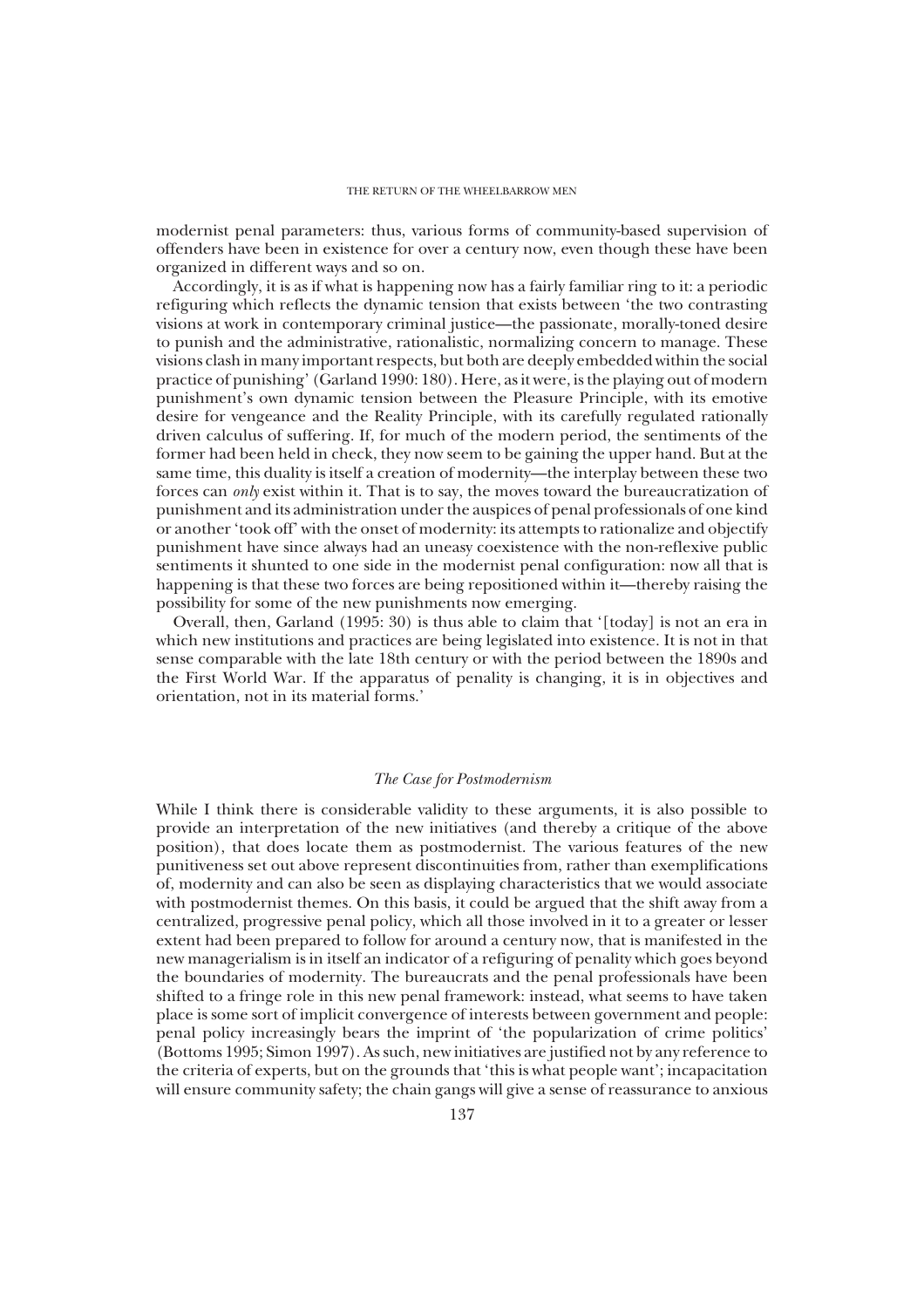onlookers (see, for example, Crist 1996). We find a growing emphasis on the 'signs and symbols' of punishment, as the modernist curtain that had been drawn across it is pulled further and further back.

Such developments would seem to be indicative of what Simon and Feeley (1995: 168) have referred to as a 'general crisis of governmental power': the old penal configuration, framed on an alliance between governments and their bureaucratic experts with the latter leading the former for much of this period was seen increasingly from the 1970s as simply not sufficient to tackle crime problems. What we have, then, is not a continuity of the penal figuration of modernity whereby more and more direction and control of policy was subsumed under the auspices of penal bureaucrats with governments, for the most part, being increasingly prepared to take their lead from research findings, while public opinion was to fade more and more into the background: a check against excessive liberalism perhaps, but in reality little more than this. Within the new figuration, a different set of relationships begin to take shape whereby politicians and public sentiment seem much more closely in tune, with the penal experts now on the outside, reflecting a suspicion of rather than faith in bureaucratic management. Now the experts are ensconced within their own 'system' within bigger systems and reluctant to venture beyond it. Here, they can maintain a neutral poise. They no longer have any pretence of changing the world, or even perhaps changing penality: instead, they are free to float, as it were, in whatever direction the new punitiveness is able to push them. Equally, the arguments of logic and rationality, of placing faith in the powers of penal experts and their reformative inclinations rather than giving rein to populist punitive sentiments are beginning to lose much of their force. In the new punitive climate, the penal experts themselves have had their therapeutic gloss and reformative prognoses significantly tarnished: it is as if practices that had seemed out of place in modern society can now be revived not because of any functional qualities they may possess in terms of preventing recidivism, but because they evoke a sense of the past, when the institutions and traditional authority structures of modernity were unchallenged, as against now when 'the sense of loss associated with the relative certainties of postwar politics and economics grows' (Simon 1995: 37). Similarly, new practices (which seem to take their referent from the non-modern world) may be introduced on the basis that they do not bear the restraints of modernism and as a result of pushing past the boundaries that it had set, are better able to respond to the public sentiments that are gaining increasing significance in the determination of crime and punishment issues.

Furthermore, the growing emphasis on actuarialism can be seen as constituting a discontinuity from rather than a continuity of modernist trends: that is to say, the emphasis on Freudian-derived clinical diagnosis and analysis that formed the basis of risk assessment for a good part of this century begins to fragment in the early 1970s—the power and knowledge of such experts comes under increasing scrutiny and challenge. At various sites in the penal field, clinical diagnosis begins to give way to actuarial prediction. But this new means of classifying offenders at the same time lends itself to a way of ordering and assessing criminality that goes beyond the boundaries of penal modernity: a shift away from making judgments on individual cases, and into a new realm where the kind of group which one is judged to belong to becomes the determinant of the penalty that is to be imposed. At the same time risk rather than crime comes to play a crucial role in this judgment: it is not so much the gravity of the particular offence that will determine the penalty to be imposed, but the risk that one is thought to pose to the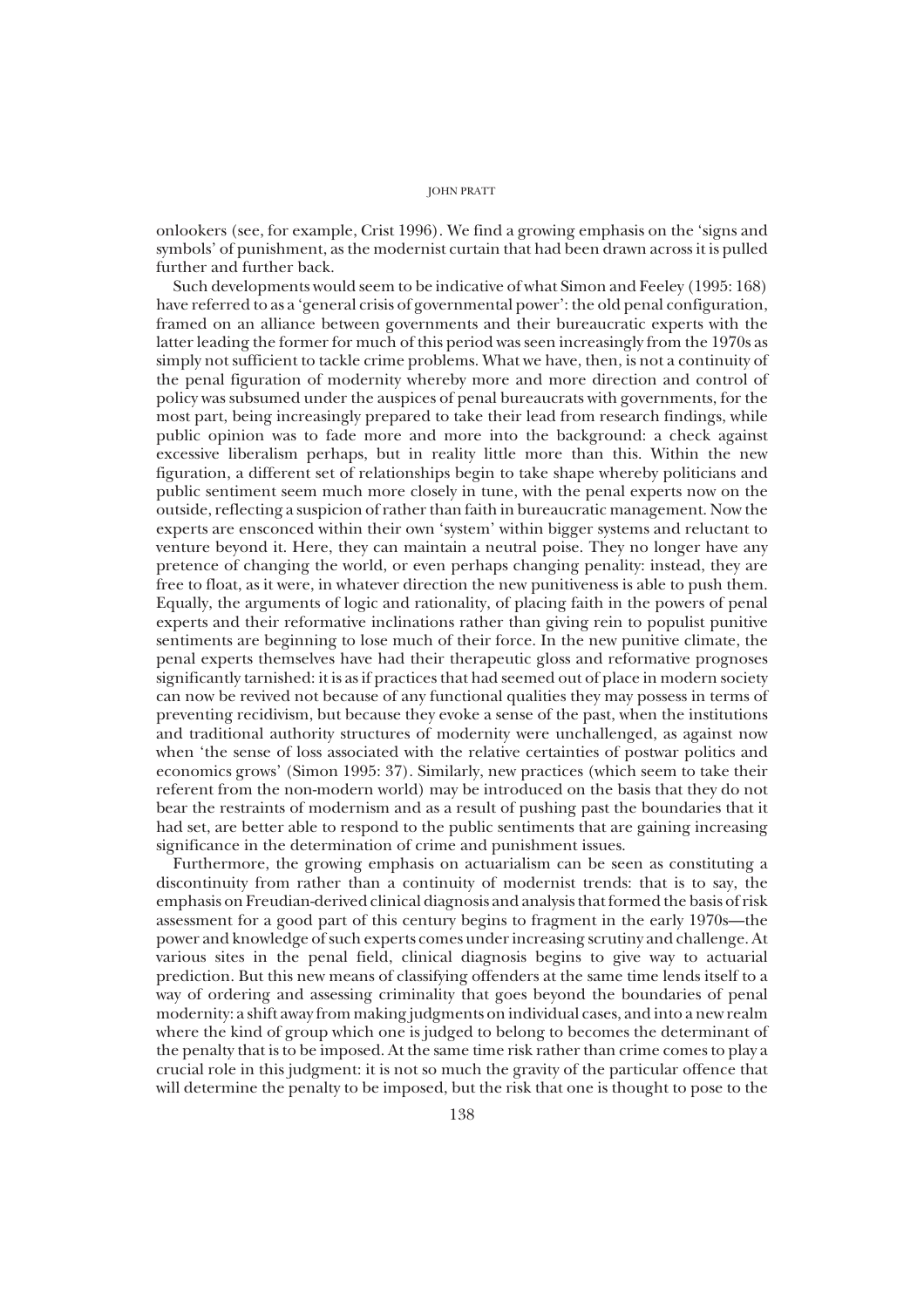security of the community. As Simon and Feeley (1995: 163) put the matter, 'the language of rights gave way to the language of administration. The quest for individually focussed justice [is] superseded by a concern with the management of risk-segregated populations.' In such ways, actuarialism fits the newly emerging framework of criminal justice where many of the taken for granted rights and procedures of modernity are being removed. In their place we see a different set of values and considerations that order penality: individual rights give way to more broad-based community concerns. As a response, we see the emergence of extra-penal powers infiltrating our punishment arrangements. This new criminal justice framework can thus involve such features as curfews at one end of its spectrum (to remove troublesome, but not necessarily criminal populations from the streets), and indefinite detention at the other even after the completion of their jail term (for those still thought to pose a risk). The modernist limits that prohibited such ventures seem to have been removed.

As for the contention that 'the critique of penal modernism has not made it possible to think and act in ways which are postmodernist' (Garland 1995: 31), then my feeling is that Garland's own position is in the process of being overtaken by events—as the full extent and significance in the transformation of cultural values brought about by the forces of change since the 1970s begins to take effect. However fragmented these individual penal developments may be, it would seem clear that their pragmatic emphasis on risk management which overrides individual rights and the emphasis on control and security at the expense of the grand narrative of reform and progress would seem to represent ways of thinking and acting that are thereby postmodern.

Others would be the spread of shaming punishments, and the increasing public visibility of punishment—'privileging the expressive over the instrumental' (Garland 1995: 25). The increasing importance of signs and symbols of punishment also seem to presume a greater community participation in punishment (this is their audience); as does the erosion of state authority: indeed, in most jurisdictions, the state no longer makes any pretence that it and its agencies have 'all the answers' (Garland 1996). As a result, it is as if we are reaching beyond modernity itself and selecting out practices and tactics that were employed in premodern or non-modern carnivals of punishment: the possibility of effectively destroying the offender, for example, (whether this be by death, or castration, or semi-permanent imprisonment for the most trivial of crimes); or, in a reversal of the modernist trajectory which had steadily seen imprisonment come to be regarded as too awesome a sanction for wide-ranging groups of offenders, the barriers that had hitherto helped to shift the prison from the forefront of legal punishment to the back begin to be broken down.

Again, if we can see continuities with modernist practices in the new initiatives—the replay of dangerousness at the present time for example—this in itself does not rule out the possibility that these same initiatives may also be moving us into the postmodern penal realm: provisions for the dangerous, hitherto always on the perimeters of the penal framework, now seem to be moving towards a more central position, as dangerousness itself is broadened out to include new groups of social undesirables. I think at issue here is the model of penal change on which much of Garland's argument is based: as if modernity, postmodernity and, for that matter, premodernity were all discrete and exclusive modalities of social organization with no overflow effect. It may well be that the new managerialism, for example, represents a form of management that has long been taken for granted elsewhere, as Garland (1995: 32) suggests: but by the same token this,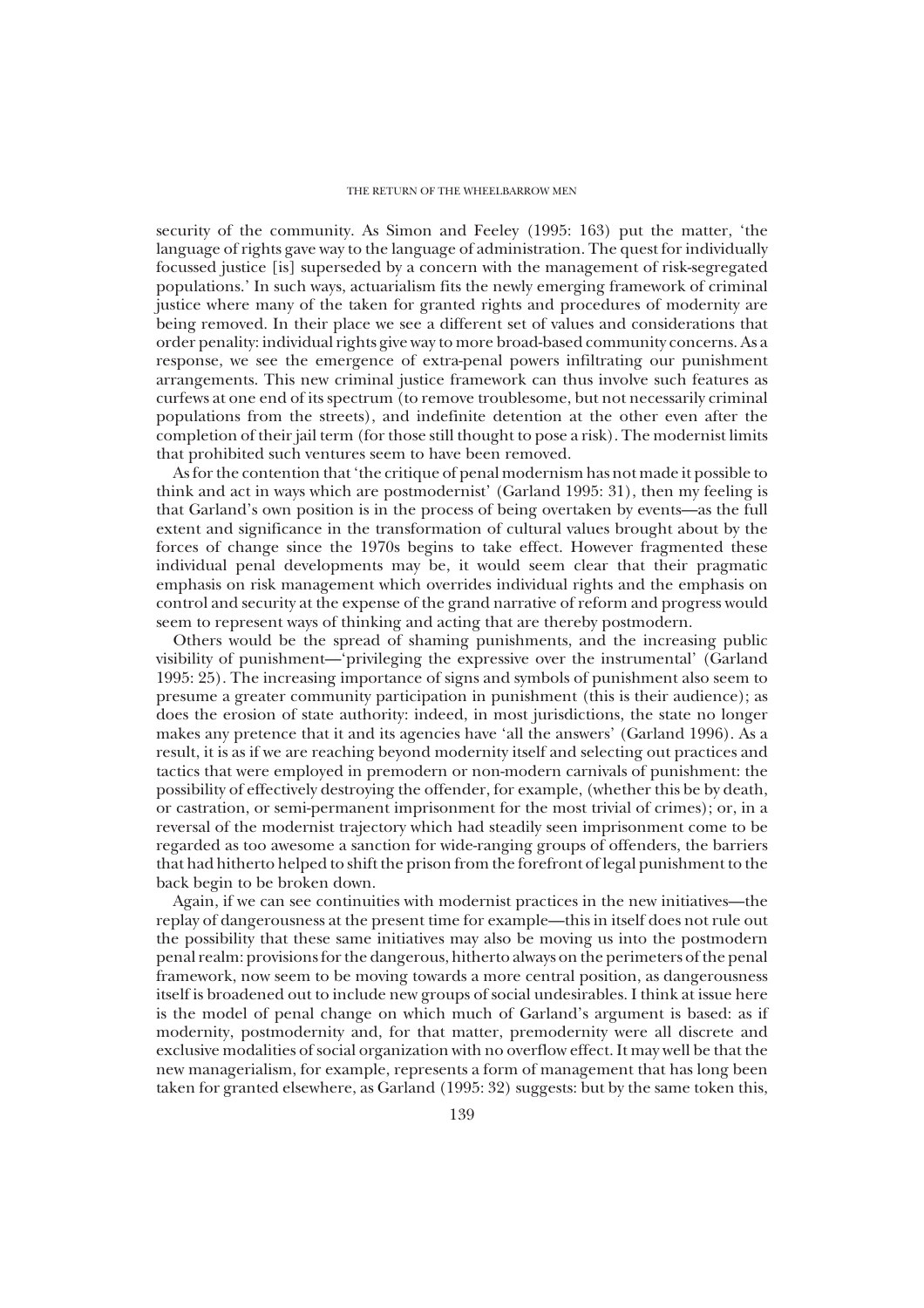for me, does not rule it out as also being an indicator of an emergent postmodern penality: if it has antecedents that lie in the modern penal arena, it can also take on a different purpose, assume a different significance and reflect the different set of values and considerations of the postmodern era: managerialism becomes a way of placing the organization in a self-preservative neutral position so that it can go along with new trends inspired by popular punitiveness, rather than projecting the way forward on the path to reform.

What I am saying, then, is that a particular set of developments may well be rooted in the old, as well as being a harbinger of the new. Thus the penal changes that took place in the late eighteenth century (the shift from corporeal to carceral punishments) did not take place overnight. In contrast to the impression that could be gained from reading Foucault (1978), Spierenburg (1984) has illustrated how this transition can be seen as having antecedents that go back at least a century: punishments on the human body *gradually* decline in intensity and fade from public view and are *gradually* replaced by the prison as the most predominant form of punishment. Even then, the two modalities of punishing have a coexistence with each other that lasts for at least several decades into the nineteenth century. In much the same way, it could be argued that while the subsequent developments around the end of the nineteenth century reflected a further significant shift most of these again had origins which predated them: probation, for example, which was legislated for in 1887 but which also had earlier origins in the work of the police court missionaries, and, again, the separate juvenile court system: the importance of dealing with juveniles in separate institutions from adults begins in the mid nineteenth century: the practice of adjudicating on their crimes through processes which separate them from adult offenders begins in the 1870s (see Pratt 1986). The point is, then, that the penal world and its history is made up of overlapping and overflowing, rather than discrete, categories: penal arrangements in one form of social organization can well spill over into another.

Garland is not to be faulted of course for the range of empirical developments which have taken place since his paper *Penal Modernism and Postmodernism* was written (rather than published) in 1993.7 What this matter indicates, though, is the sheer pace of change at the moment, as if the proliferation of new penal forms increases with the realization that the boundaries of how it is possible to punish have changed. At the same time the new initiatives of the 1990s must be read and understood in a qualified way: of course they do not dramatically replace the pre-existing penal field. That remains very much intact, although there are significant and undeniable changes taking place within it—the explicit surveillance aspects of much of the work now done by criminal justice social work agencies, and the orientation towards risk management of populations rather than providing for the care of individuals are two such changes. Other than this, though, writers such as Feeley and Simon (1992) are not making any claims that the penal arena is being dramatically and *immediately* redrawn when they argue the postmodernism case: 'changes in techniques, objects and discourse represent *the beginning* of a marked break with the past' (p. 450, emphasis added). The essential point is that we have not yet seen a completed historical change: this may only now be beginning to take shape. In this

<sup>7</sup> As far as I am aware, one of the first presentations of the arguments in Garland's (1995) paper were in a paper of the same name at the 9th Annual Australian and New Zealand Society of Criminology Conference, University of Sydney, September 1993.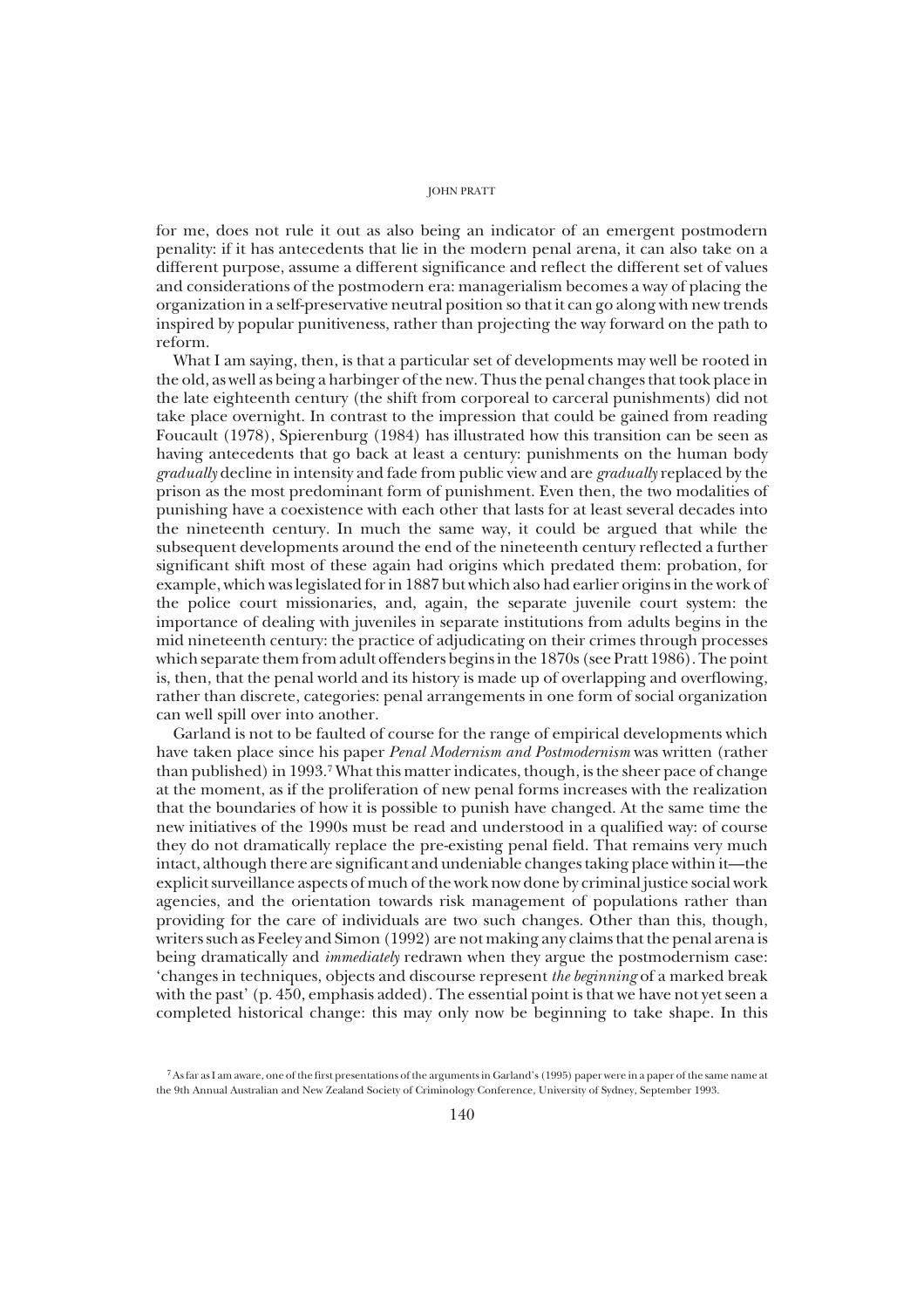model, then, for some time in the future, the old may well have a significant coexistence with the new, although at the same time we are likely to find that the new continues to accelerate in importance while the old penal traditions and practices of modernity begin to diminish. New initiatives appearing on the scene are likely to have the penality of postmodernity as their referent rather than the old, and it is also likely that we shall see more and more initiatives being introduced and tested as it were, as the boundaries of penal possibilities come to be redrawn.8

## *The Implications of Postmodernism*

If there has been substance to my argument so far—that these new initiatives are representative of a postmodernist penal framework—let us now try to assess their sociological significance. With this new array of penal possibilities, the parameters of the modern will have been irredeemably breached: there can be no 'turning the clock back' to things as they were. Instead, new boundaries, criteria and possibilities emerge. Certainly, for the time being at least, the main contours of the penal landscape remain very familiar to us: above all, the murky figure of the prison is still there, of course, hovering in the background of Western society but with a new value placed upon it as well. It becomes a symbol of reassurance rather than shame to an anxious public, and, with the injection of the private sector to its administration, it begins to turn itself into a high quality product (and also begins to make its own claims about 'quality control', see Sandery and McCarthy 1996) rather than appear as a running sore that drains away so much public expenditure and human energy: in which case it may well be that the prison can assume a more prominent place in the mainstream of everyday life again. As I have written elsewhere, 'when prisons are able to proclaim their "excellence in corrections and project management", they need no longer be hidden away in the dark recesses of modernity' (Pratt 1997: 188).

At the same time, it seems that this will inevitably be accompanied by an increasing growth in the prison population: this is exemplified by what is now happening in the United States. What we may be seeing then, in the manner of Christie (1993), are 'the stirrings of a new kind of gulag system and the threat of postmodern concentration camps' (Simon 1997: 34). To maintain the freedoms and standard of living that Western society now provides for its subjects, to maintain its avowed commitment to rewarding the productive members of the community, to maintain, as part of the 1990s political equation, its determination to devolve responsibility for the management of large aspects of everyday life on to ordinary citizens, it has increasingly to shore up these arrangements by resorting to postmodern penal arrangements. Modern penality itself is no longer seen as sufficient to control crime or adequately assure a vociferous public with

<sup>8</sup> Proposals affecting the penality of women are a good example of this process at work. Women prisoners are not to work in chain gangs—the governor of the Alabama prison which was the first to bring back chain gangs for male inmates was sacked when he tried to do the same for women inmates—but on the other hand it is now much more likely that in the United States, in the aftermath of two recent executions, that women convicted of capital crimes will be put to death. In Britain, the newspaper headline 'Fury over women prisoners in chains' (*Weekly Telegraph,* 10 January 1996), would seem to indicate that there are clear limits as to what kind of conditions women prisoners at least have a right to expect: this does not include being held in chains, particularly when being taken to hospital to give birth, as here, with the prisoner in question being 'shackled' to warders.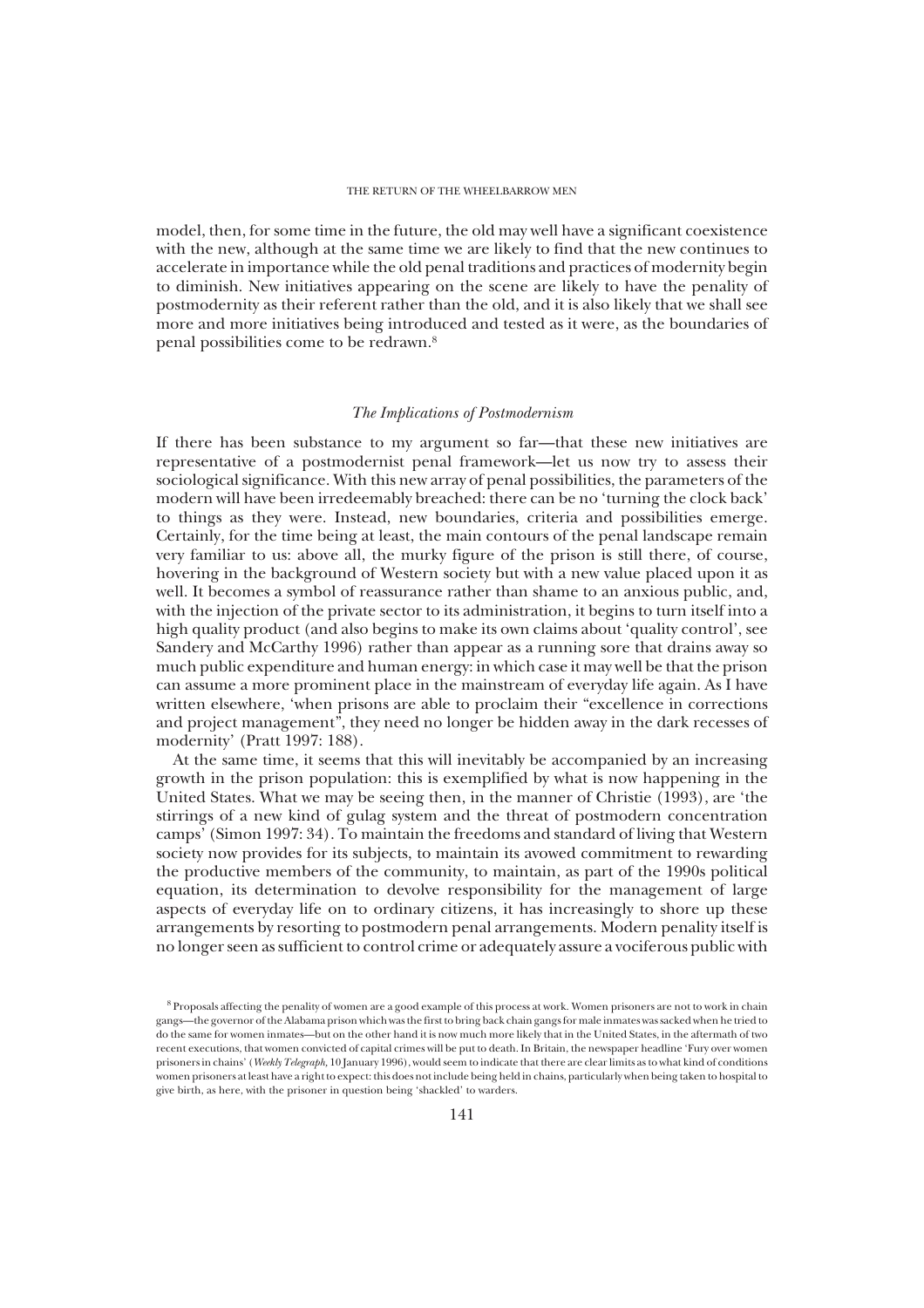its punishment prospectus. The boundaries that it set for the limits of punishment now have to be breached in a variety of ways. Hitherto, the assumed ethical and moral superiority of the modern, democratic West over the totalitarian Eastern bloc or other such non-modern social formations where it seemed that punishment knew no limits, had found expression in the seeming humanity and leniency of the penal system of the former. Now, in a quite dramatic reversal, the growth of imprisonment levels in the United States especially to world leader dimensions (along with the suspension of various taken-for-granted juridical and penal rights) overturns those values and beliefs. The new sensitivities and economies of punishment make such trends tolerable and permissible, while regarding individual rights and liberties as dispensable; or at least, do not regard their dispensability as unthinkable.

What we also see in those new forms of punishment that raise the possibility of a return of the Wheelbarrow Men and their penal accoutrements is a repositioning of the relationship between shame and punishment. Shame in the modernist sense of this term in penality—at those supposedly civilized Western societies who overpunish their offenders and who are thus seen as departing from established standards and penal values—is in retreat; in its place, shame in the postmodern sense of the term in penality—a tactic of punishment directed again at the individual offender—gains a sturdy foothold. Shaming can thus once again come about through their public humiliation or it can come about through those initiatives which bear the imprint of restorative and indigenous justice practices: John Braithwaite's reintegrative shaming, in effect. However, the conditions of existence of the one dimension of shaming are the same as the other—dissatisfaction with modernist penality and its seeming inadequacies and inappropriateness. The subsequent translation of these sentiments into the different varieties of shaming are then likely to reflect more localized histories, politics and related issues.9 By the same token, this increased public involvement that is made possible by shaming practices of various kinds, is also manifested in the growth of vigilantism which some commentators have begun to draw attention to (see Johnston 1996). What we have lost is the sense of certainty about where the boundaries of punishment now lie, and the sense that we are following, long term at least, an irreversible path of reform, amelioration and progress. In its place, a penal relativism opens up the possibilities for much more localized practices, that go off from one another at diverse tangents—while at the same time indicating the privileging of public sentiment rather than bureaucratic rationalism as an important driving force of punishment.

Alongside the increased public involvement in punishment, we find a corresponding decline in the prominence of the penal expert. As a result, a great many of the assumptions that have dominated modernist penal thought and acted as the audits and safeguards of penal development are likely to be swept away: for example, the assumption that recidivism rates provide some sort of scientific test of the effectiveness of a given penal sanction; or that the objectives of a given penal sanction are actually able to

<sup>9</sup> In countries such as New Zealand and Canada and, indeed, in parts of the United States, 'treaty-making' between colonizers and colonized during the nineteenth century gave indigenous peoples formally inscribed rights: if it has only been in very recent times that these have been recognized to any significant extent in the criminal justice process and elsewhere in such societies, the presence of these treaty-based rights perhaps allows indigenous justice practices to make greater headway in such societies than those without a history of colonization in the modern period.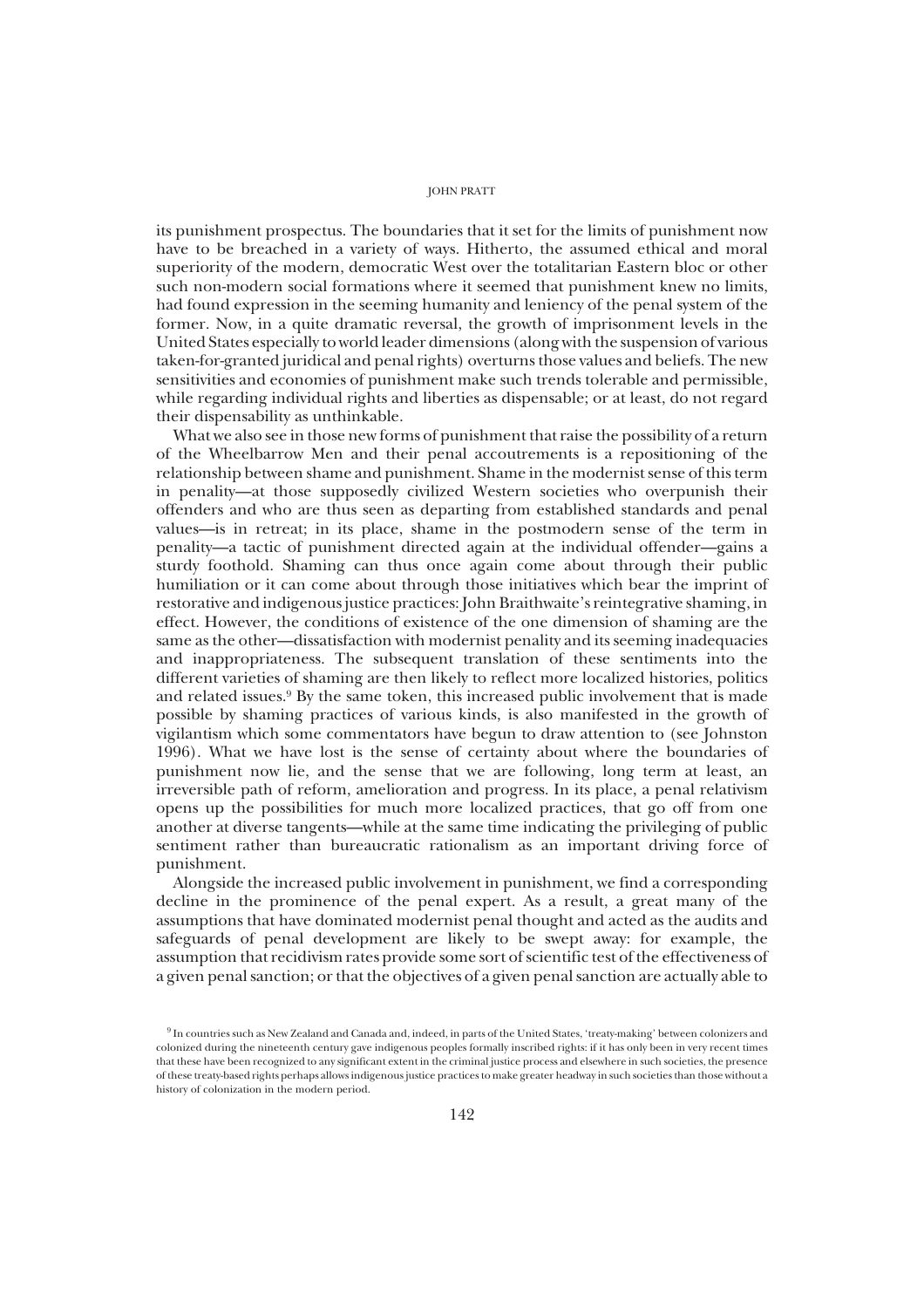reduce reconvictions: as if the recitation of reconviction rates, in the manner of a cross being shown to Dracula, is enough to fend off penal overtures that depart from such standards (see, for example, Cavadino and Dignan 1992). What we are now seeing, though, is a different set of forces beginning to organize the penal framework: the test of penal effectiveness is becoming associated with a sanction's potential to incapacitate or shame: issues relating to reconviction consequences lie dormant or are picked up again later on in the progression of a 'criminal career'—but now 'Three Strikes' or some equivalent is the solution to such problems. Instead of trying to devise new sanctions that will achieve better results in reconviction terms, as if a sanction can be validated or invalidated by this test, reconvictions are simply taken as a sign of a particular individual's irredeemability, leading then to their possible disappearance in one of the 'Western style gulags' that the new penal laws allow for.

On this basis, the new penal configuration would seem to make problematic many of the assumptions underpinning the critical sociology of punishment which in many ways had a grand narrative of its own: one which reflected the 'dark side' of modernity. That is to say, the seeming humanity and rationality of punishment in the modern world camouflaged a more intrusive and extensive modality of social control, based around tactics of discipline and surveillance: and at the forefront of such deceptions were the penal experts and the penal bureaucracies. And yet now, it may that there is no longer that much to 'unmask' in this fashion. If the framework of penality and the values that ordered this, which allowed us to 'think' of it in such Foucaultian terms has changed, this necessitates a similar change in our sociological frames of reference: one which allows us to take more note of those sentiments and sensitivities manifested in the new trends, and those new social forces driving punishment, rather than the subtleties of power and domination that have been given such theoretical prioritization in recent times; a greater concentration, perhaps, on the semiotics of punishment than the hidden functions thought to lie behind its bureaucratic administration—a sociology of signs rather than discipline; a sociology that captures some of the new themes of this penality—shaming, exclusion and incapacitation—rather than the commitment to normalization that had hitherto underscored its development.

Finally, it should be stressed here that in raising the possibility of characterizing some current penal initiatives as postmodernist, this is not a definitive assertion, since, as I have indicated, if this should be the case, then it is still only in embryonic form. At the same time, I have used this classification in a bid to capture the distinctiveness of the new punitiveness. As such, with a view to furthering our understanding of the full implications of such change, I do think it possible to make out the postmodernist case here; by corollary, to continue to locate the new punitiveness within modernity is perhaps to understate its full force and potential. Whether or not the arguments, contentions and possibilities set out here prove to be correct, it remains the case, of course, that punishment not only reflects societal values, it also tells us about those values (Feeley and Simon 1992). Certainly, the new penal initiatives are giving us a number of messages and indicators about the kind of society we are now living in. Not only is there no way of going back to the world of just a couple of decades ago, when these new developments, like the Wheelbarrow Men two centuries earlier, would have been 'unthinkable' as penal possibilities, but the full consequences of what the move away from that world without the Wheelbarrow Men has brought about are only now beginning to become evident.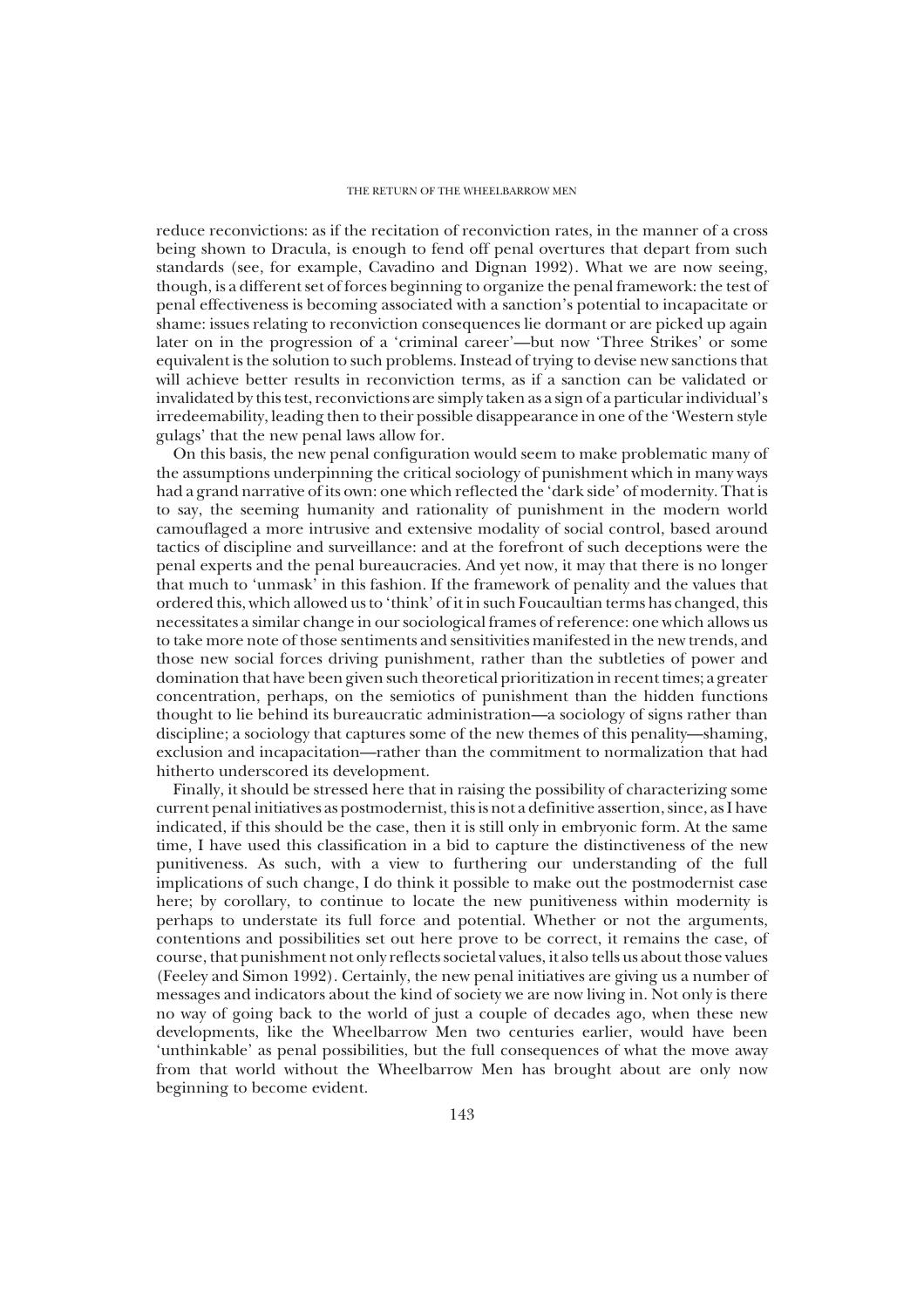## **REFERENCES**

BAI, M. (1997), 'A Report from the Front in the War on Predators', *Newsweek*, 129/20: 67.

BLAGG, H. (1997), 'A Just Measure of Shame', *British Journal of Criminology*, 37: 481–501.

- BOTTOMS, A. E. (1995), 'The Politics and Philosophy of Sentencing', in C. Clarkson and R. Morgan, eds., *The Politics of Sentencing.* Oxford: Clarendon Press.
- BRAITHWAITE, J. (1989), *Crime, Shame and Reintegration.* Cambridge: Cambridge University Press. –––– (1993), 'Shame and Modernity', *British Journal of Criminology*, 33/1: 1–18.
- –––– (1996), *Restorative Justice and a Better Future.* Halifax: Dalhousie University, Dorothy J. Killam Memorial Lecture.
- –––– (1997), 'Conferencing and Plurality', *British Journal of Criminology*, 37: 502–6.
- BRODEUR, J.-P., (1994), 'Penal Saturation', paper presented at American Society of Criminology Annual Conference.
- CAVADINO, M. and DIGNAN, J. (1992), *The Penal System: An Introduction.* London: Sage.
- CHRISTIE, N. (1993), *Crime Control as Industry*. London: Routledge.
- CODDINGTON, D. (1996),*The 1996 Paedophile and Sex Offender Index.*Auckland: Mount View Trust.
- COHEN, S. (1985), *Visions of Social Control*. London: Polity Press.
- CRIST, C. (1996), 'Chain Gangs are Right for Florida', *Corrections Today*, 58: 178.
- DOCKER, J. (1994), *Postmodernism and Popular Culture.* Cambridge: Cambridge University Press.
- FEELEY, M. and SIMON, J. (1992), 'The New Penology: Notes on the Emerging Strategy of Corrections and its Implications', *Criminology*, 30: 449–74.
- FOUCAULT, M. (1970), *The Order of Things.* London: Tavistock.
- –––– (1978), *Discipline and Punish.* London: Allen Lane.
- FOX, N. (1993), *Postmodernism, Sociology and Health.* Milton Keynes: Open University Press.
- GARLAND, D. (1985), *Punishment and Welfare.* Aldershot: Gower.
- –––– (1990), *Punishment and Modern Society.* Oxford: Oxford University Press.
- –––– (1995), 'Penal Modernism and Postmodernism', in T. Blomberg and S. Cohen, eds., *Punishment and Social Control: Essays in Honour of Sheldon Messinger.* New York: Aldine De Gruyter.
- –––– (1996), 'The Limits of the Sovereign State: Strategies of Crime Control in Contemporary Society', *British Journal of Criminology*, 36/4: 445–471.
- GARVEY, S. (1998), 'Can Shaming Punishments Educate?', *University of Chicago Law Review*, 65: 733–94.
- GELLNER, E. (1992), *Postmodernism, Reason and Religion*. London: Routledge.
- GEORGIA DEPARTMENT OF CORRECTIONS (1997), *Annual Report.* Atlanta: Department of Corrections.
- GIDDENS, A. (1990), *The Consequences of Modernity.* London: Polity Press.
- GORING, C. (1913), *The English Convict*. London: Prison Commission.
- HAY, D. *et al* (1976), *Albion's Fatal Tree*. London: Harmondsworth.
- JOHNSTON, L. (1996), 'What is Vigilantism?', *British Journal of Criminology*, 36/2: 220–36.
- LUCKEN, K. (1998), 'Contemporary Penal Trends: Modern or Postmodern?', *British Journal of Criminology*, 38/1: 106–23.
- LYOTARD, J.-F. (1986), *The Postmodern Condition: A Report on Knowledge. Manchester: Manchester University Press.*
- MARSHALL, T. (1995), *The Search for Restorative Justice*, unpublished paper.
- MARTINSON, R. (1974), 'What Works—Questions and Answers about Prison Reform', *The Public Interest,* 35: 22–54.
- MASUR, L. (1989), *Rites of Execution.* Oxford: Oxford University Press.